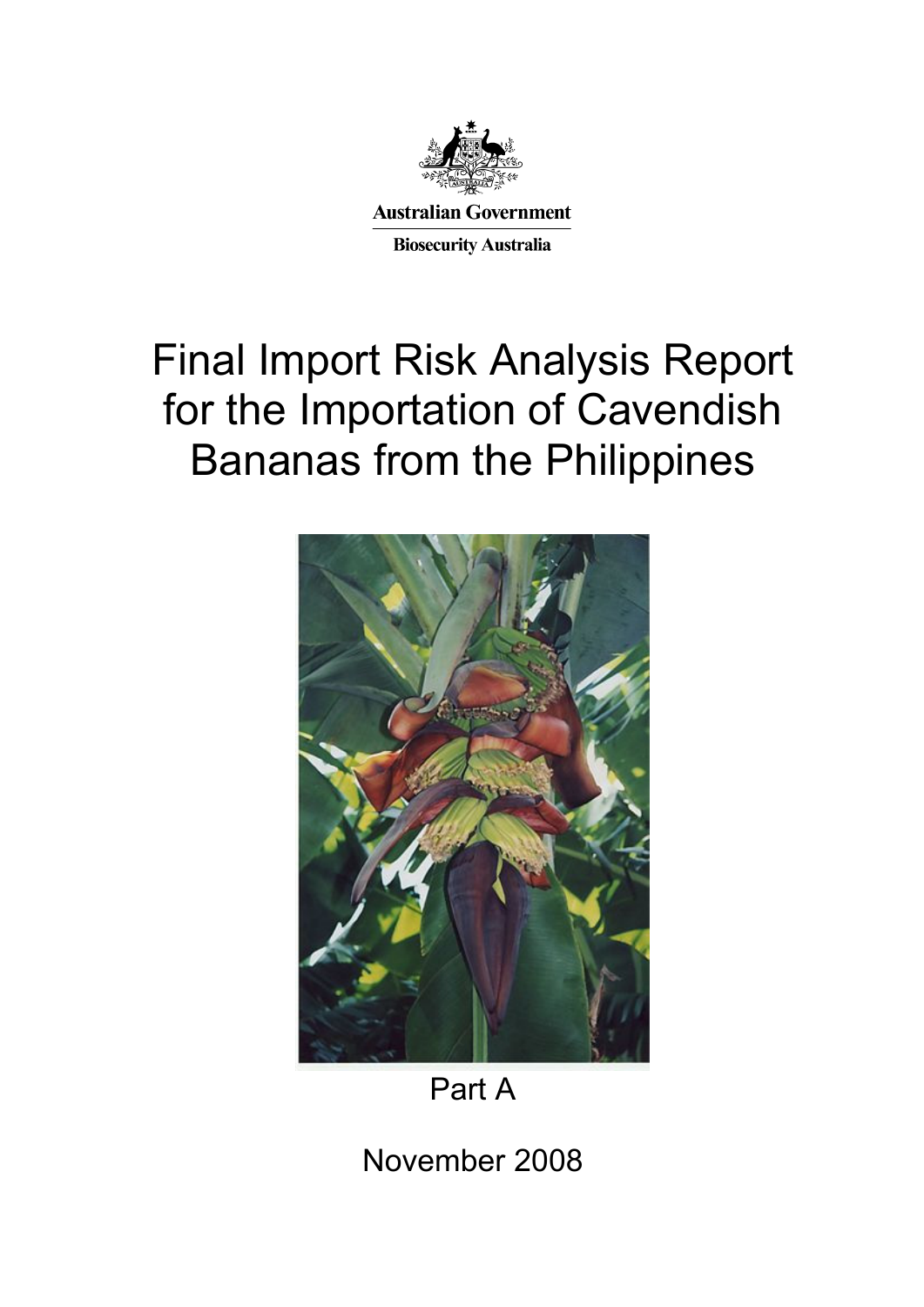#### © Commonwealth of Australia 2008

This work is copyright. You may download, display, print and reproduce this material in unaltered form only (retaining this notice) for your personal, non-commercial use or use within your organisation. Apart from any use as permitted under the *Copyright Act 1968*, all other rights are reserved. Requests and inquiries concerning reproduction and rights should be addressed to the Communications Manager, Biosecurity Australia, or e-mailed to ba@biosecurity.gov.au.

#### Cite this report as:

Biosecurity Australia (2008) Final Import Risk Analysis Report for the Importation of Cavendish Bananas from the Philippines, Part A. Biosecurity Australia, Canberra.

The Australian Government acting through Biosecurity Australia has exercised due care and skill in preparing and compiling the information in this publication. Notwithstanding, Biosecurity Australia, its employees and advisers disclaim all liability to the maximum extent permitted by law, including liability for negligence, for any loss, damage, injury, expense or cost incurred by any person as a result of accessing, using or relying upon any of the information in this publication.

Postal address:

Biosecurity Australia GPO Box 858 CANBERRA ACT 2601 AUSTRALIA

Internet: www.biosecurityaustralia.gov.au

Cover image: Emerging banana bunch showing bracts, flowers and fingers (Photo: D Peasley)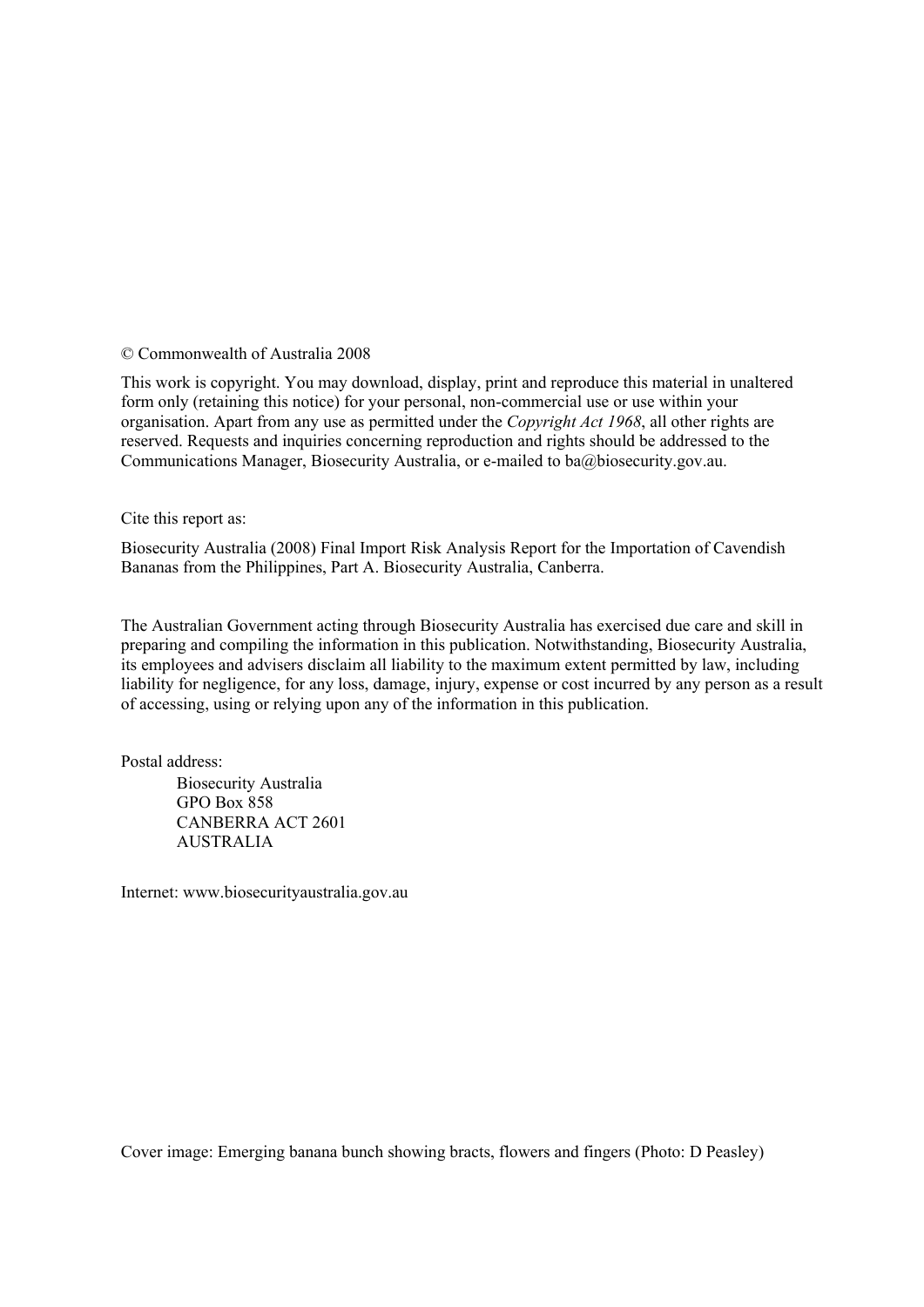#### **This import risk analysis has been released by the Chief Executive of Biosecurity Australia.**

Stakeholders have 30 days from the publication of this document to lodge an appeal in writing with the Import Risk Analysis Appeals Panel – a body independent of Biosecurity Australia – on one or both of the following grounds:

There was a significant deviation from the process set out in the *Import Risk Analysis Handbook* (BA 2003) that adversely affected the interests of a stakeholder.

 A significant body of scientific information relevant to the outcome of the IRA was not considered.

In lodging appeals, stakeholders must give reasons for their appeal.

Appeals should be submitted to:

IRAAP Secretariat Corporate Policy Division Department of Agriculture, Fisheries and Forestry GPO Box 858 CANBERRA ACT 2601

Facsimile: +61 2 6272 5926 E-mail: IRAAP@daff.gov.au

Further details of the appeal process are provided in the Handbook (BA 2003).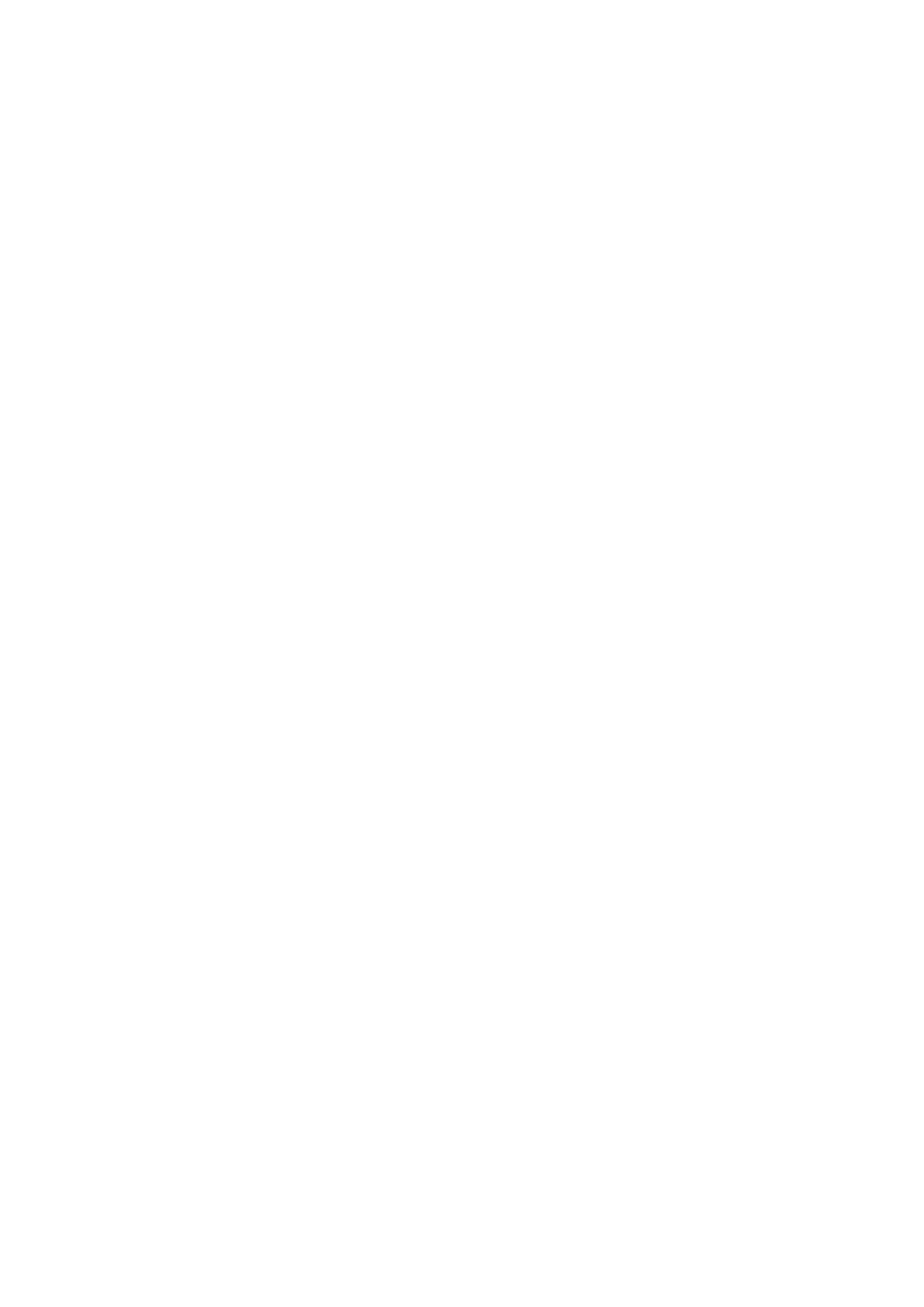# **Foreword**

1

This import risk analysis report is in three parts:

- Part A contains a summary of the import risk analysis (IRA).
- Part B contains background material, an explanation of the method used in the IRA, hazard identification, detailed risk assessments and proposed risk management measures.
- Part C contains technical details on the full range of pests $^1$  considered.

#### **This document is Part A**

It contains a brief background on risk analysis, a summary of the method used and the results and conclusions of the analysis. Part A is intended to assist stakeholders' understanding, but it does not contain the full details of the analysis and should not be relied on as such.

 $1$  The term 'pest' used throughout this report is the collective term used for insect pests, plant diseases, viruses, bacteria and fungi that could harm plants. The formal definition used is the one provided in the International Plant Protection Convention (IPPC): 'any species, strain, or biotype of plant, animal or pathogenic agent injurious to plants or plant products' (FAO 2006).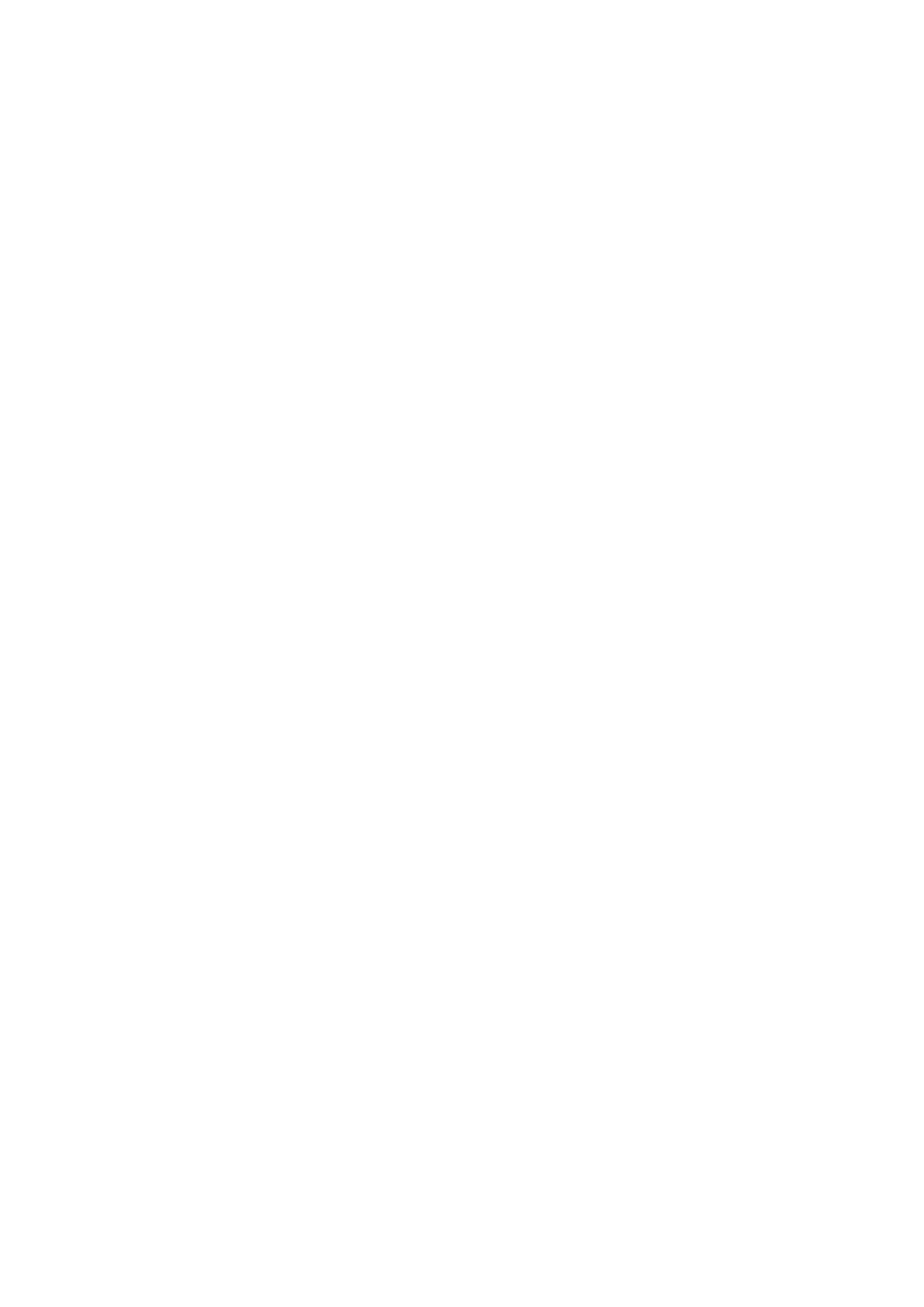# **Contents**

### Part A (This document)

| <b>Overview</b>                                                                                                      |                      |
|----------------------------------------------------------------------------------------------------------------------|----------------------|
| The import risk analysis (IRA) process<br>2.1<br>The process<br>The IRA team<br>$2.2\phantom{0}$                     | 5<br>5<br>5          |
| <b>Scope</b>                                                                                                         | 7                    |
| Import risk analysis – an overview<br>Pest categorisation<br>4.1<br>4.2<br>Risk assessment<br>4.3<br>Risk management | 9<br>9<br>9<br>13    |
| <b>Results</b><br>5.1<br>Pest categorisation<br>5.2<br>Risk assessment<br>5.3<br>Risk management                     | 15<br>15<br>16<br>17 |
| 6.<br>Further steps in the IRA process                                                                               | 23                   |
| 7.<br><b>Acknowledgments</b>                                                                                         | 25                   |
|                                                                                                                      |                      |

# Part B

Part B contains background material, an explanation of the method used in the IRA, hazard identification, detailed risk assessments and proposed risk management measures as well as:

- Abbreviations and acronyms
- List of terms
- Reference list.

# Part C

Part C contains technical details on the full range of pests considered.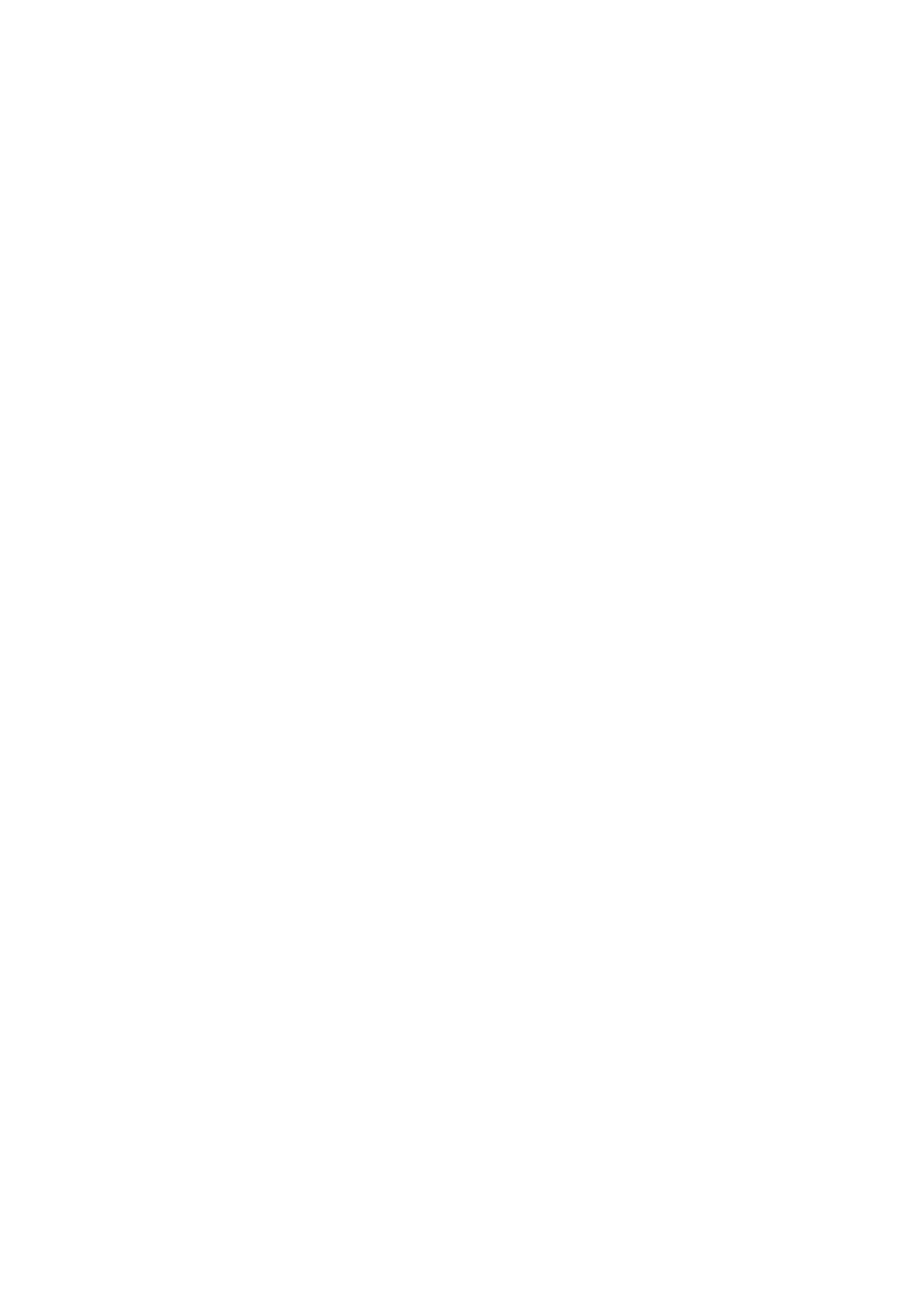# **1. Overview**

Biosecurity Australia and a specialist import risk analysis team have prepared this import risk analysis (IRA) report assessing an application to import mature, hard green Cavendish bananas from the Philippines to Australia.

This report shows that under existing pest and disease management practices used in the Philippines, the unrestricted risk is too high (exceeds Australia's appropriate level of protection (ALOP)) to permit the importation of mature hard green bananas from the Philippines without the application of phytosanitary risk management measures.

Twenty one pest species have been identified that pose a quarantine risk that exceeds Australia's ALOP and therefore require risk management measures. The pest species include the pathogens that cause Moko, black Sigatoka and freckle; and arthropods that include seven species of armoured scale, four species of mealybug, five species of spider mite and two species of thrips.

In order to achieve Australia's ALOP, the Philippines authorities and industry must demonstrate through verifiable laboratory and/or field research trials and under commercial conditions that risk management measures, either alone or in combination, will reduce the pathogen levels to measurable thresholds. These disease thresholds are set out for each pathogen in this report. The management of arthropod pests can be achieved by the application of existing quarantine policy requiring inspection and remedial action if the pest is found.

The report proposes that the importation of mature, hard green bananas to Australia from the Philippines will require the Philippines to demonstrate, to the satisfaction of Australia, that the proposed measures will achieve Australia's ALOP for the risk management of all pests and diseases.

Mandatory pre-clearance arrangements will be required, with Australian Quarantine and Inspection Service (AQIS) officers involved in all risk management measures in the Philippines, and in auditing the systems and processes used by the Philippines to certify exports.

Failure to implement approved measures to the required standard may result in immediate suspension of exports to Australia.

The mandatory measures and procedures for each plantation/block and for stages of the export pathway are discussed in Sections 20.2 and 20.3 of Part B and include:

- registration of all plantations/blocks and packing stations
- approved documentation systems in packing stations
- AQIS audits of entire production cycle
- AQIS field audits
- application of standard commercial practices, including:
	- maintenance of disease control programs for quarantine pests (for example, fungicidal spray programs and the maintenance of spray diaries)
		- freedom from trash
		- labelling of lots
	- prevention of contamination
	- − inspection
	- − disinfestation.

Phytosanitary risk management measures that will reduce the risk for specific pests to an acceptable level are considered feasible. To reduce the risk to an acceptable level, any measure or combination of measures will be required to reduce the level of disease or the number of disease propagules to a threshold value that will achieve Australia's ALOP. In this report pest thresholds have been determined for Moko, black Sigatoka and freckle.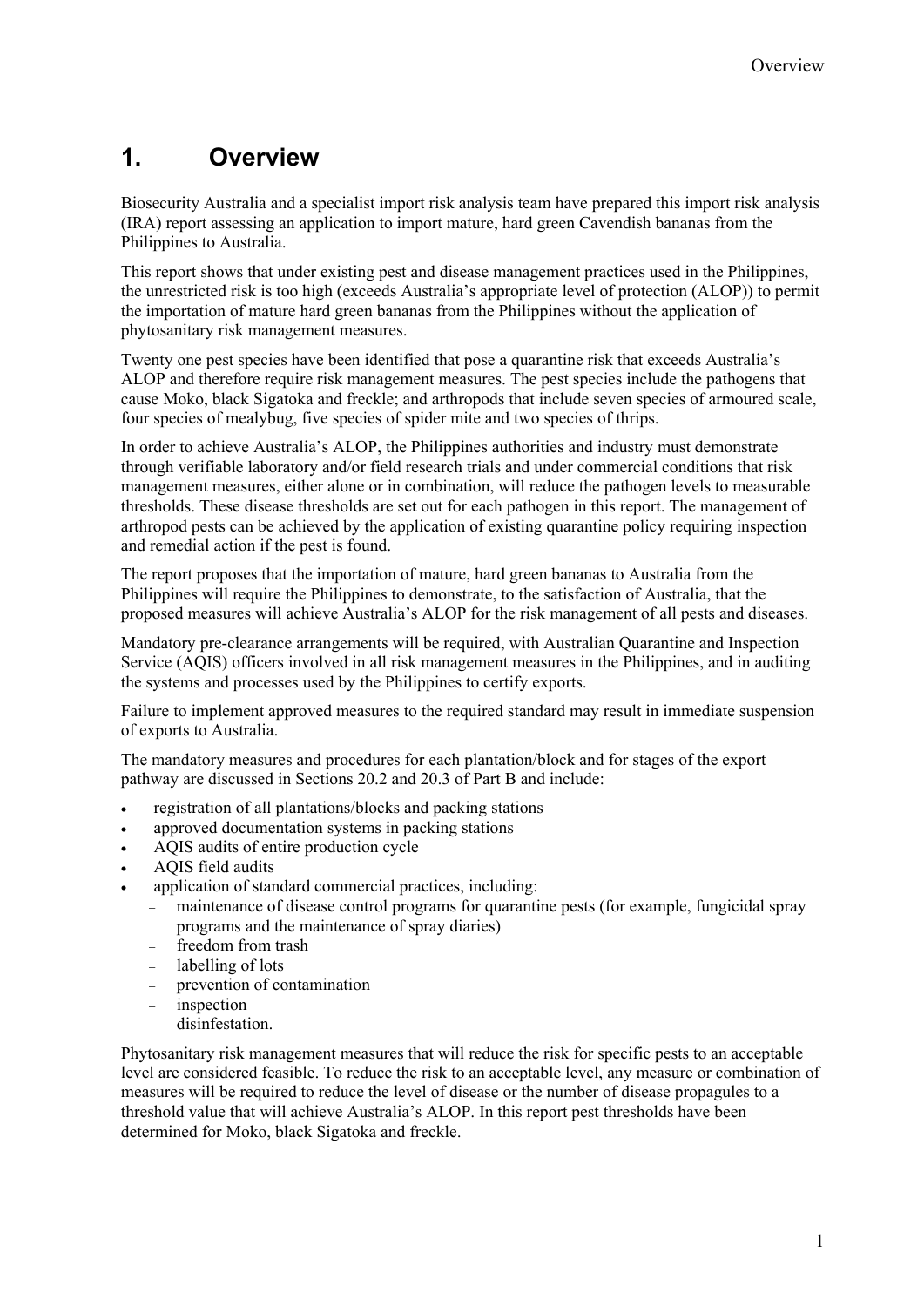The phytosanitary risk management measures for specific pests include:

#### *Moko*

The pest threshold for Moko that would achieve Australia's ALOP is 2.5 infected clusters per million imported clusters. It is considered feasible that the following measures, either alone or in combination, would achieve this threshold level:

- areas of low pest prevalence
- visual inspection for discolouration of pseudostem and peduncle followed by corrective action.

### *Black Sigatoka*

The IRA team considered that black Sigatoka can enter by two pathways (infected trash and spores on the skin of bananas) and therefore two pest thresholds are specified. As a result, there are a range of values for each pest threshold that, in combination, will achieve Australia's ALOP. Figure 1.1 shows the range of pest thresholds that would achieve Australia's ALOP.



**Figure 1.1 Combination of required pest thresholds that achieves Australia's ALOP** 

It is considered feasible that the following measures, either alone or in combination, would achieve the pest threshold values within the acceptable range illustrated in Figure 1.1:

- areas of low pest prevalence
- trash minimisation
- post-harvest fungicide treatment.

### *Freckle*

The pest threshold for freckle that would achieve Australia's ALOP is 7.5 infected clusters per 1000 clusters after the fruit has been processed in the packing shed. It is considered feasible that the following measures, either alone or in combination, would achieve this pest threshold level:

- areas of low pest prevalence
- fungicide bunch spray.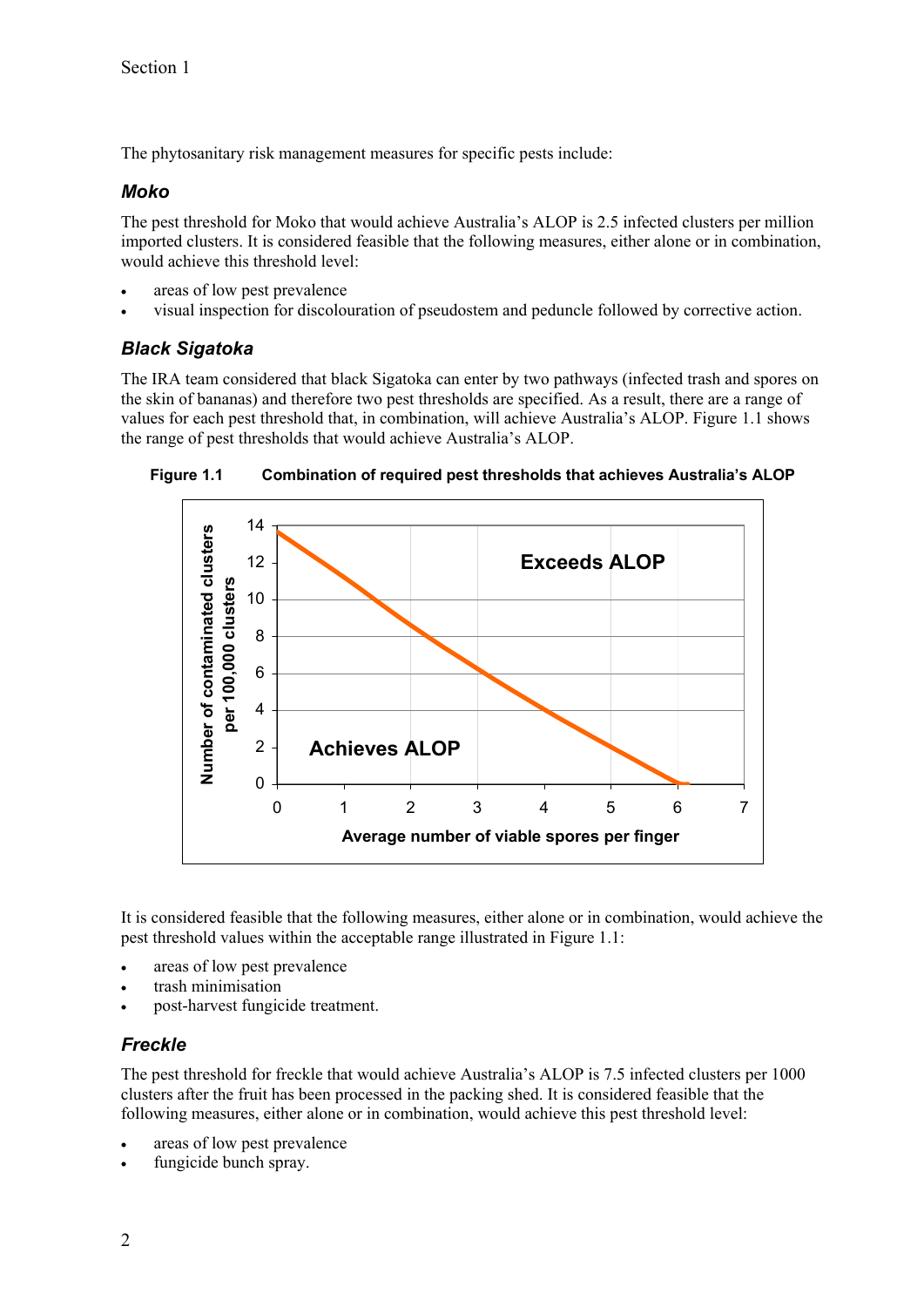### *Arthropod pests – armoured scales, mealybugs, spider mites and thrips*

• Specific risk management for all arthropod pests (armoured scales, mealybugs, spider mites and thrips) is required, comprising inspection, followed by corrective action (treatment or withdrawal of the lot) if any pests are detected.

Part B of the report contains full details of the analysis and the conclusions.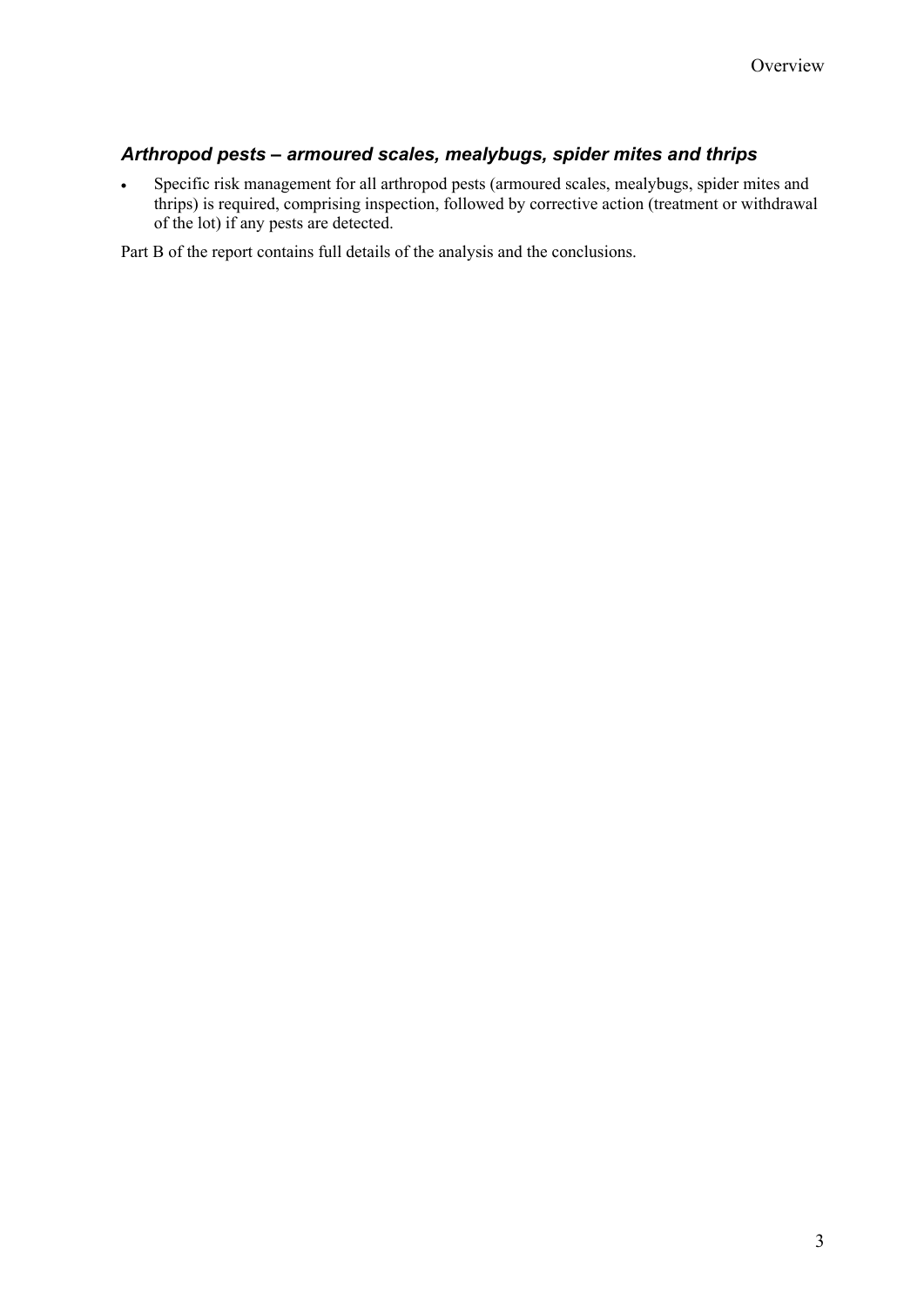Section 1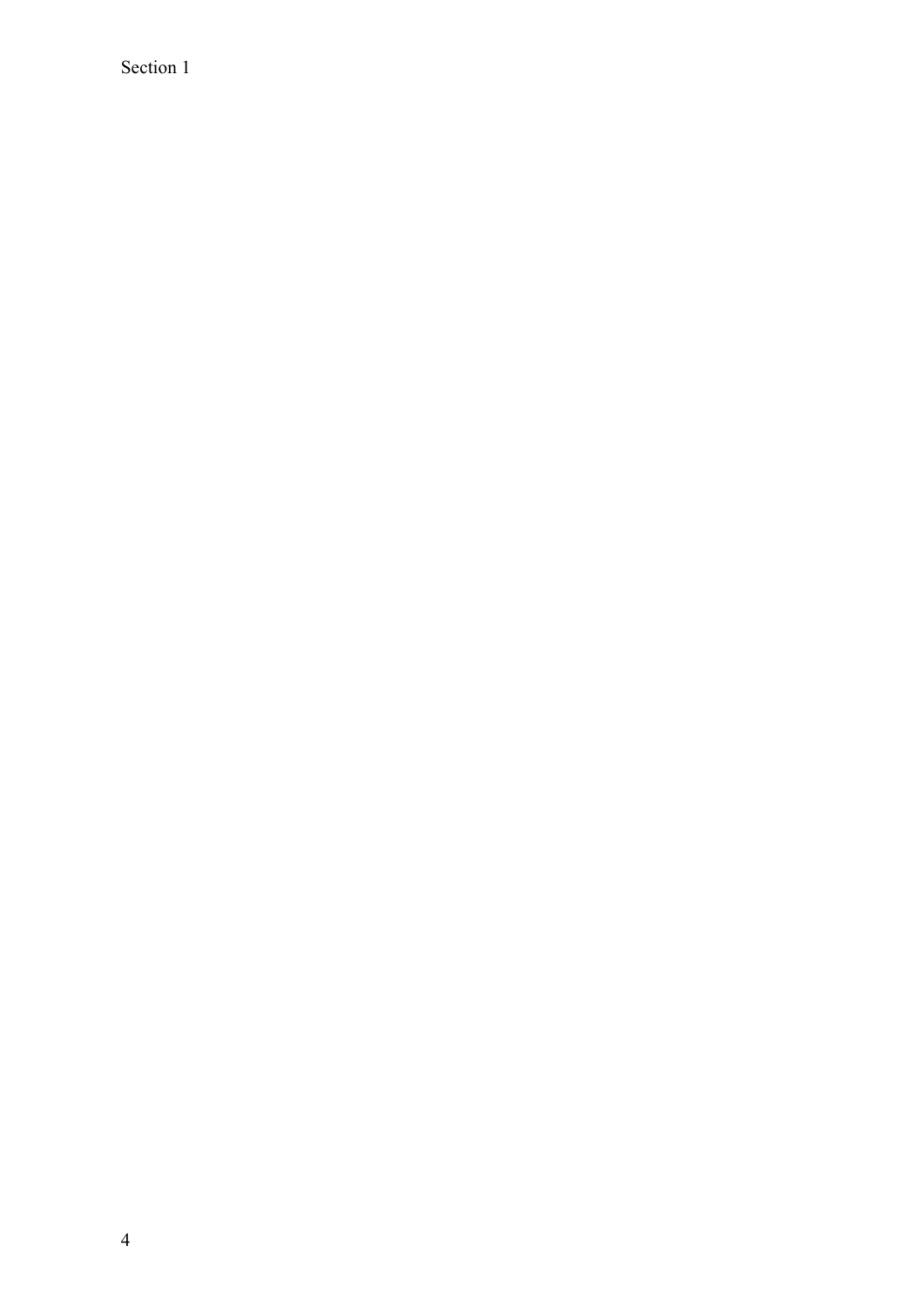# **2. The import risk analysis (IRA) process**

# **2.1 The process**

The objective of Australia's biosecurity policies is to protect the nation from the risks of exotic pests entering, establishing and spreading, thereby threatening Australia's unique flora and fauna, and agricultural industries that are free from many serious pests.

The import risk analysis (IRA) process is an important part of Australia's biosecurity policies. It enables the Australian Government to consider formally the risks that could be associated with proposals to import new products. If the risks are found to exceed Australia's appropriate level of protection (ALOP), risk management measures are proposed to reduce the risks to a level that achieves Australia's ALOP. However, if it is not possible to reduce the risks to that level, trade will not be allowed.

Successive Australian Governments have maintained a conservative, but not a zero-risk, approach to the management of biosecurity risks. This approach is expressed in terms of Australia's ALOP. It reflects community expectations through government policy and is described as providing a high level of protection aimed at reducing risk to a very low level, but not to zero. This definition of ALOP, and its illustration by way of a risk estimation matrix, is shown in Table 4.1. The State and Territory governments agreed in 2002 that Australia's needs are met by this definition of the ALOP.

Biosecurity Australia undertakes Australia's import risk analyses, using teams of technical and scientific experts in relevant fields, and consulting stakeholders at various stages of the process. Biosecurity Australia's recommendations are provided to the Director of Animal and Plant Quarantine, who is the Secretary of the Australian Government Department of Agriculture, Fisheries and Forestry (DAFF). The Director, or delegate, is responsible for determining whether or not an importation can be permitted under the *Quarantine Act 1908*, and if so, under what conditions. The Australian Quarantine and Inspection Service (AQIS) is responsible for implementing appropriate risk management measures.

Full details of the processes used by Biosecurity Australia are given in Part B of this report and the *Import Risk Analysis Handbook* (BA 2003), available on the website www.biosecurityaustralia.gov.au.

# **2.2 The IRA team**

An import risk analysis team (IRA team), formerly referred to as a risk analysis panel, was established to assist Biosecurity Australia in preparing this IRA report. The IRA team included members with expertise in different areas, including quarantine risk analysis, plant pests and diseases, and the banana industry.

Under the terms of reference, the IRA team was required to consider scientific and other relevant information to identify quarantine pests that could be on the pathway associated with the importation of mature, hard green banana fruit from the Philippines. In particular, it was to assess the potential for these pests to enter, establish and spread in Australia and have direct and indirect consequences. The IRA team was also required to consider and recommend risk management measures for the identified quarantine risks that it considered necessary to meet Australia's ALOP and to report to the Chief Executive of Biosecurity Australia.

The revised draft IRA report for the importation of Cavendish bananas from the Philippines (Biosecurity Australia 2007) included a minority view in Part A of that report. The minority view was provided by one member of the IRA team regarding the risk management measures for Moko as they were expressed in the revised draft IRA report. The IRA team, in considering all stakeholder comments provided on the 2007 revised draft report, further developed the risk management section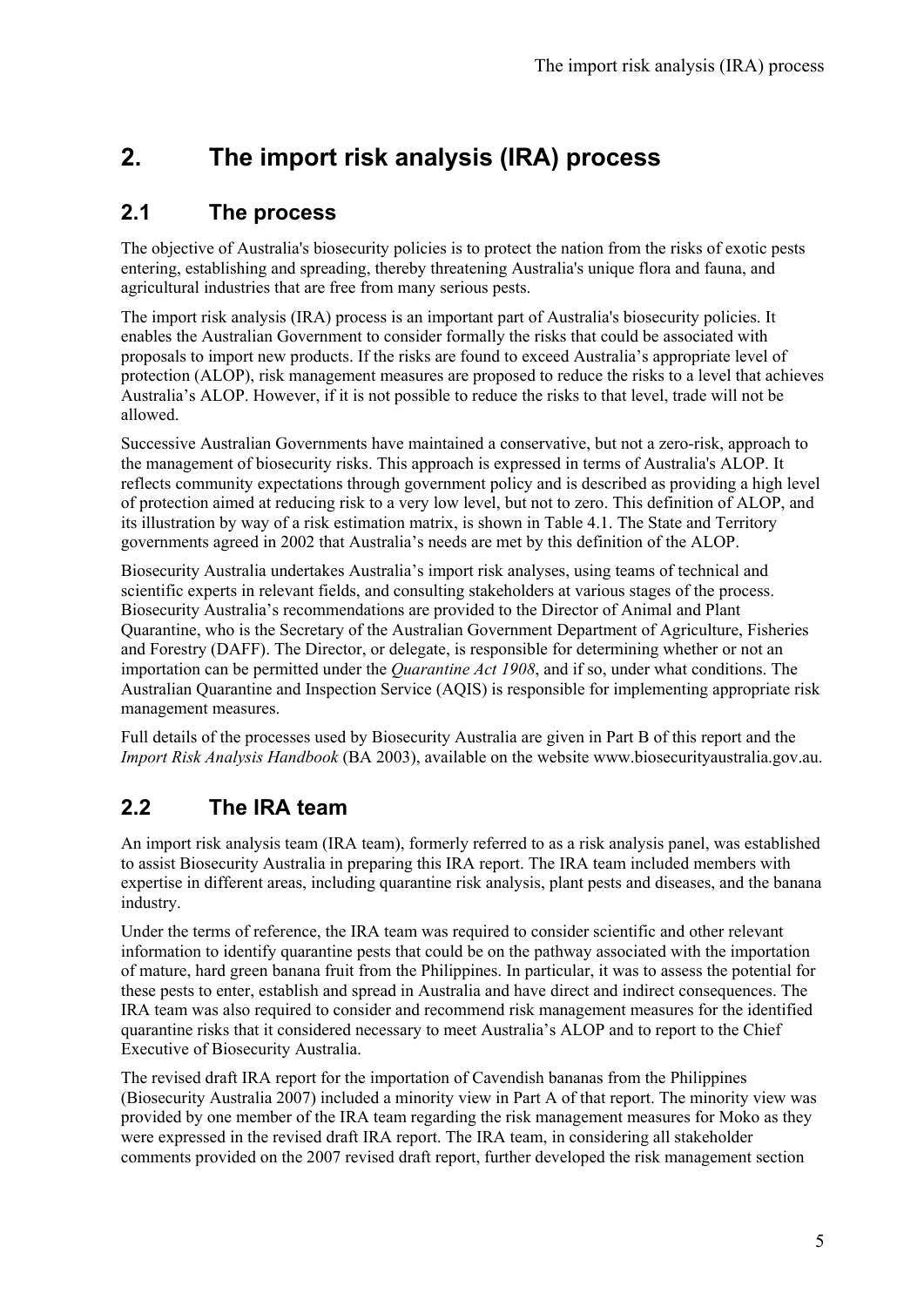for Moko noting the comments of stakeholders and the issues raised by the member of the IRA team. All members of the IRA team provided full endorsement to the contents of the draft final report with no qualifications.

During the analysis, many complex issues were considered where empirical data were not available and the IRA team was required to exercise expert judgement. To help with this process, the IRA team worked on various occasions with external experts. On other occasions, particular parameters in the analysis were allocated a range of values that took account of the members' differing views.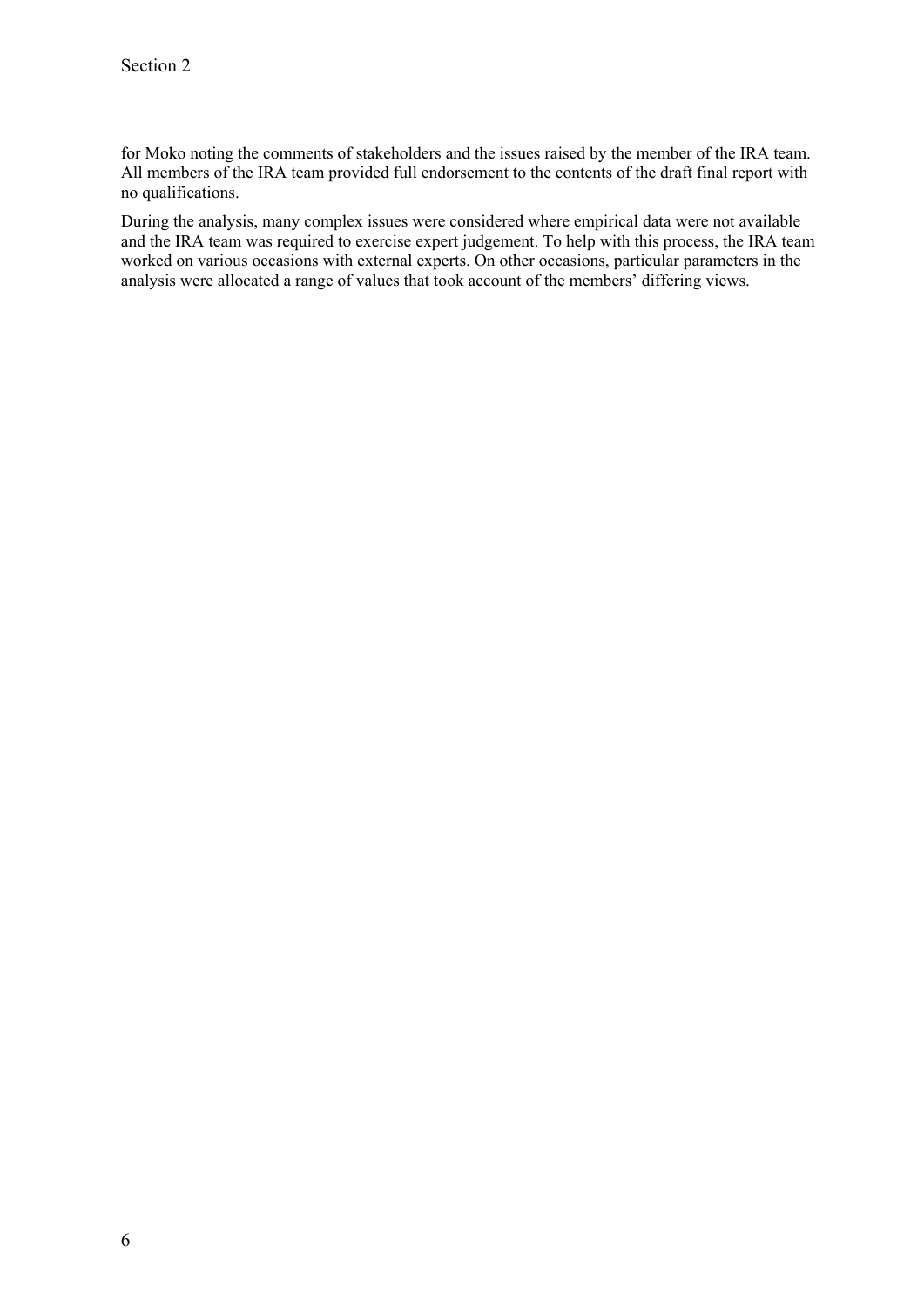# **3. Scope**

This report focuses on the importation from the Philippines of mature, hard green banana fruit of four Cavendish varieties, Extra Dwarf, Giant Cavendish, Grand Nain and Williams (referred to as mature, hard green bananas in this report) produced in specified areas of the Philippines. The specified areas are Davao (Davao del Sur, Davao del Norte and Davao Oriental), Cotabato (South Cotabato, North Cotabato and Sarangani) and Bukidnon, on the island of Mindanao.

The report contains details of the quarantine pests associated with Philippine bananas. It also includes recommendations on risk management measures to manage any pests for which the risk has been assessed as being higher than is acceptable for Australia.

A number of draft IRA reports have been published since June 2002. This has provided extensive opportunities for stakeholders to provide comprehensive submissions and comments. These submissions have been carefully considered in finalising the IRA.

This report has been prepared as part of the IRA process set out in the *Import Risk Analysis Handbook* (2003). Changes to the import risk analysis process announced by the Australian Government in late 2006 were implemented on 5 September 2007, when regulations that were made under the *Quarantine Act 1908* formally took effect. However, under transitional arrangements, announced in Biosecurity Australia Policy Memorandum 2007/20, a number of IRAs which were well underway or nearly completed including this IRA, are to be finished under the pre-regulated process as described in the *Import Risk Analysis Handbook* (BA 2003)<sup>2</sup>.

1

 $2$  Available at http://www.biosecurityaustralia.gov.au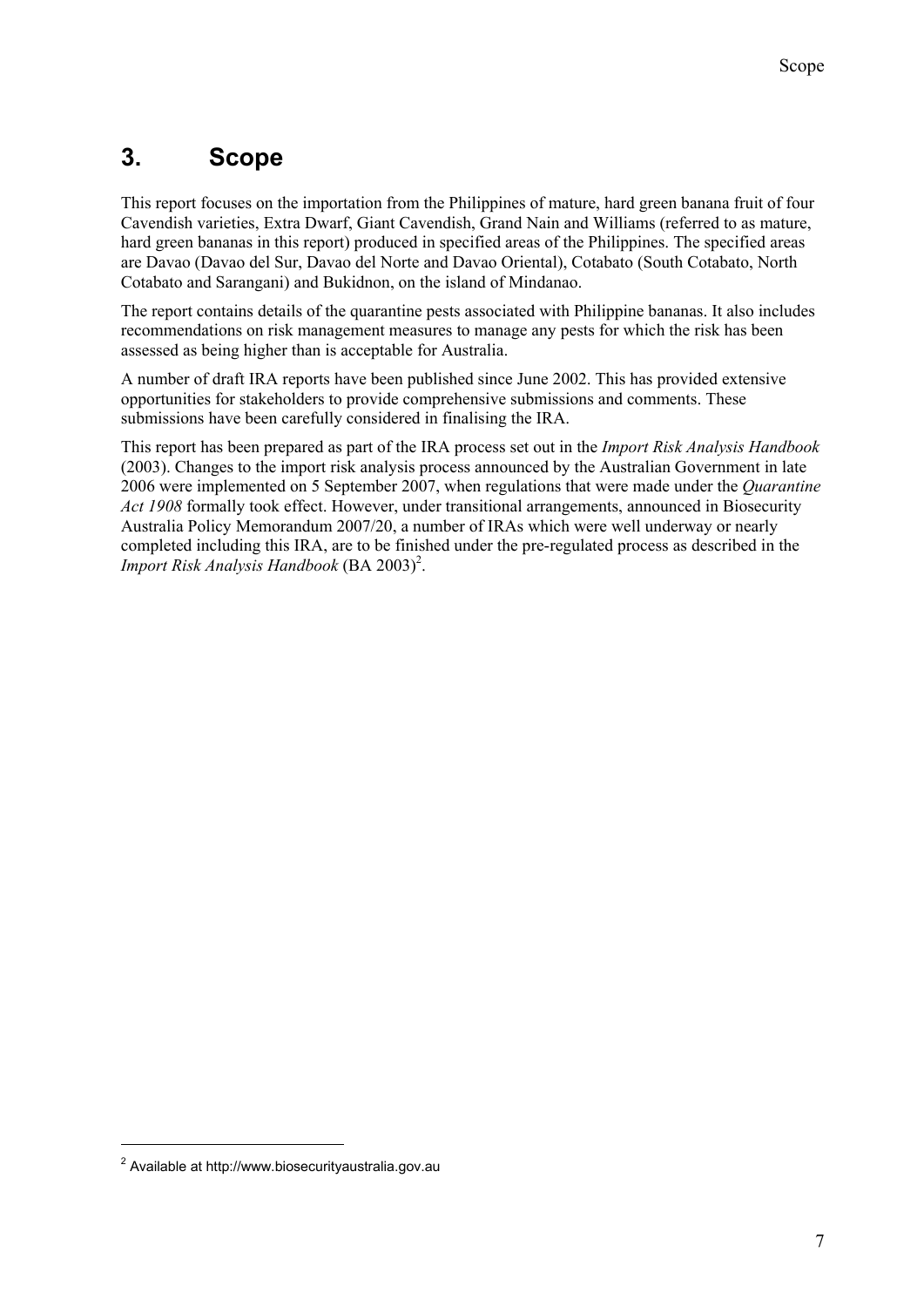Section 3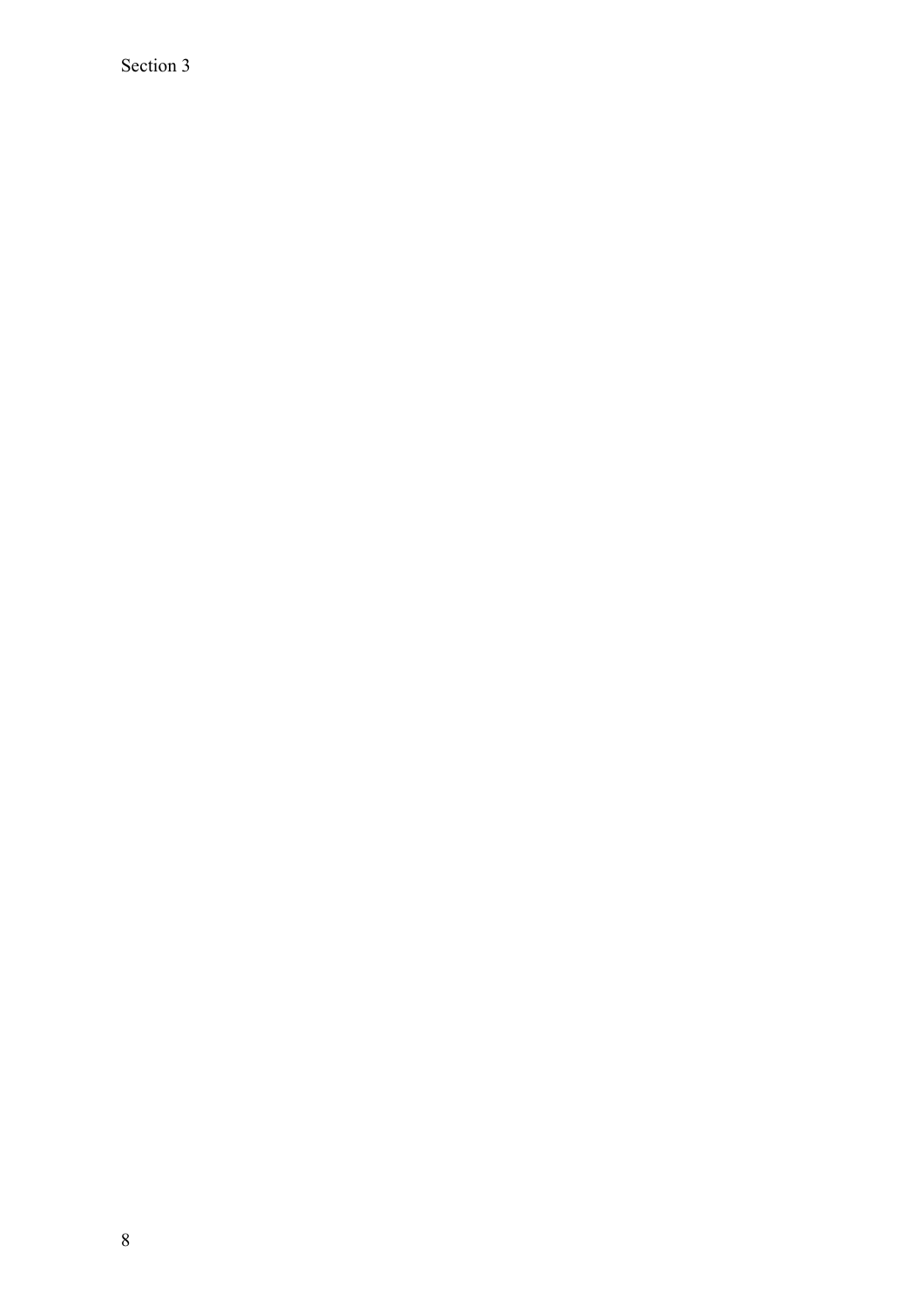# **4. Import risk analysis – an overview**

An import risk analysis (IRA) for plants or plant products has three key stages:

- **pest categorisation** (identifying pests that may be associated with the commodity in question)
- **risk assessment** (assessing the likelihood that the identified pests will enter, establish and spread, as well as the types and likely magnitude of consequences)
- **risk management** (assessing the measures that can be used to mitigate the assessed risks, if possible).

### *What is risk?*

There are many concepts and definitions of risk and what constitutes risk. However, in an IRA, risk is considered to have two major components:

- the likelihood of a pest entering, establishing and spreading in Australia from imports
- the consequences or impact this may have.

The two components are combined to give an overall estimate of the risk.

# **4.1 Pest categorisation**

Pest categorisation is the initial stage in the IRA process, and identifies pests that require a risk assessment. In this report, it identifies pests that:

- are known to be associated with Cavendish bananas in the Philippines
- are absent from Australia, or whose presence in Australia is uncertain, or which are present but are limited in distribution and under official control
- have the potential for being on the pathway (see  $4.2.1$ )
- have the potential for entry, establishment and spread
- have the potential for unfavourable consequences.

# **4.2 Risk assessment**

Risk assessment, the second stage, evaluates the risks associated with the plant or plant product. This process assesses the likelihood that the importation of bananas from the Philippines for an average year will result in the entry, establishment and spread of each pest. The reference to 'average' indicates that the likelihood estimate is based on an average or representative single year of trade. However, it does not mean the quarantine protection applies only to one year.

Each pest is also assessed individually following the procedure detailed in the international standard for phytosanitary measures (ISPM 11). In estimating the probability of entry, establishment and spread (PEES), the median of the values simulated by the model (referred to as the  $50<sup>th</sup>$  percentile value) is used as a basis in formulating recommendations. This methodology, which is based on Australia's policy for on-going quarantine protection, was followed by the IRA team. It combines this likelihood with an assessment of the magnitude of the potential consequences to provide an assessment of risk.

In this analysis, the risk of pathogens was assessed with the assistance of a risk simulation model. The risk of arthropod pests was assessed qualitatively, in line with existing policy.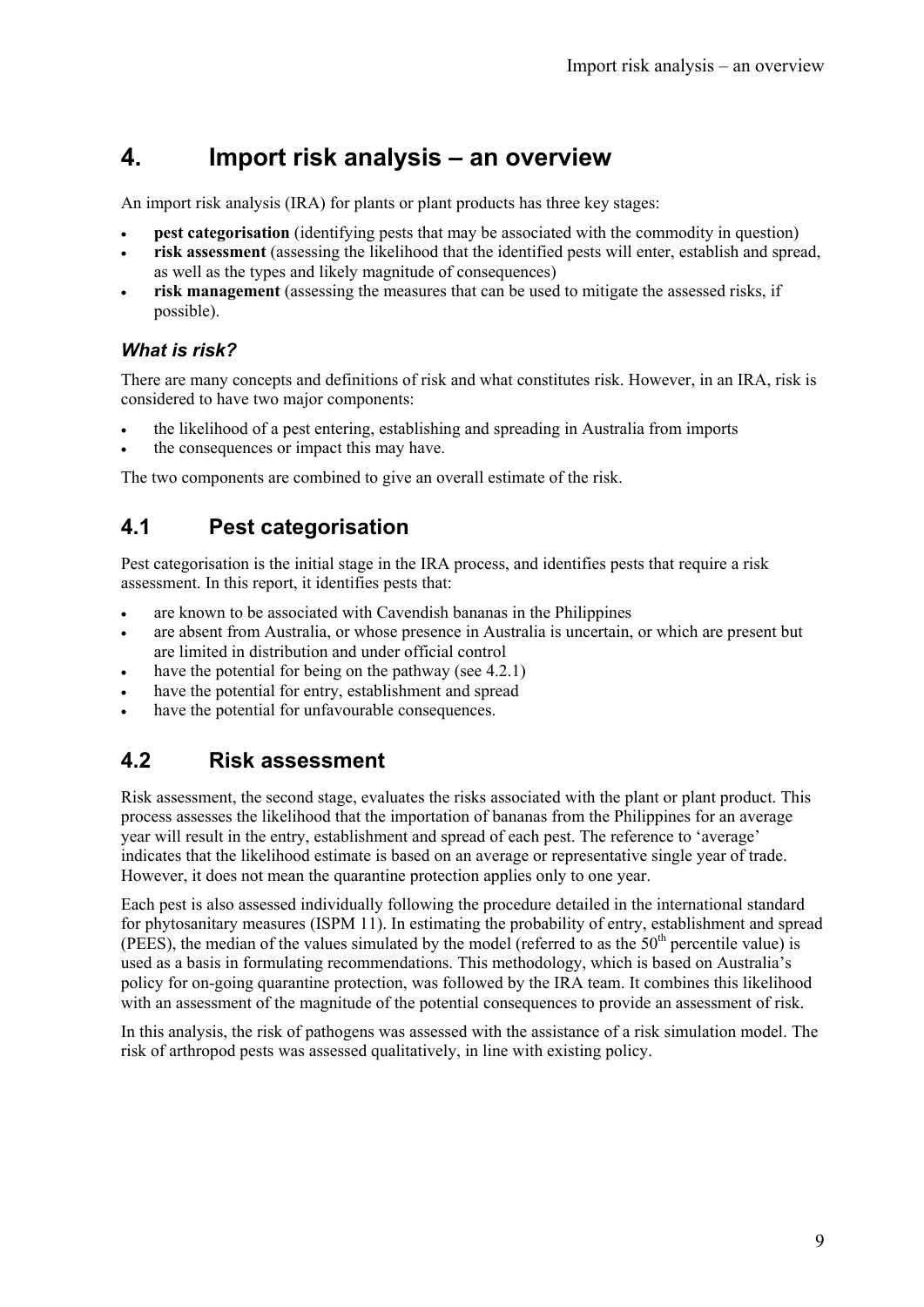# **4.2.1 Entry, establishment and spread**

#### *Pathways for pests*

The entry, establishment and spread of a new pest in Australia resulting from trade in bananas require an unbroken chain of events from the exporting country to suitable host plants in Australia. Typically, this requires that:

- the pest is present in the plantation
- it remains on, or in, the banana fruit at harvest
- it survives packing, storage and transport to Australia
- it is not detected when subjected to on-arrival border procedures
- it survives distribution within Australia on, or in, the fruit and the waste that is subsequently generated
- the waste is disposed of close to suitable host plants, resulting in their exposure to the pest
- infestation or infection of a host plant by the pest occurs
- the pest population becomes self-perpetuating.

#### *Importation steps*

The initial part of the analysis focuses on the steps on the pathway in the exporting country. The first step is in the plantation where the bananas are growing. In some cases, pests may be completely absent from some plantations and bananas from these plantations will be free of the pests when harvested.

The next step considers the likelihood that the pest will be present on, or in, the bananas when they are harvested for export. It is important to note that the pest categorisation stage of the risk analysis eliminates pests that have such a small likelihood of being present on or in mature hard green bananas that they do not constitute a threat to Australia. Conversely, a number of the pests of concern for Philippine banana plantations are not primarily pests of bananas, but they may require further consideration because they are associated with banana fruit. This is further considered in Section 8.3 of Part B of this report dealing with contaminant pests.

During the harvesting and transport of bananas in bunches to packing stations, bananas that are not carrying pests may come into contact with contaminated objects, such as plant material, implements, clothing and equipment that could readily transfer pests. Frequent handling by workers also provides opportunities for further cross-contamination. The analysis allows for these possibilities.

At packing stations, bananas are subject to several operations, including high pressure and high volume washing, separation of bunches into hands and clusters, immersion in wash tanks and, in some instances, sponging, brushing, sorting and grading, before being packed in plastic-lined cartons. These operations may reduce the number of pests present or the number of bananas carrying a particular pest, but their effect will depend on the pest. A specific step in the analysis assesses the likelihood of this happening. The processes at packing stations may also increase the number of bananas carrying pests or the numbers of pests on individual bananas. For example, a wash tank where the water is contaminated with bacteria or fungal spores, may result in the contamination of clean bananas. The analysis allows for a possible increased rate of infection of pest-free bananas during processing at packing stations.

At the end of the packing line, bananas will be subjected to various operations related to their export and transport to Australia. This could include quality inspection, palletisation, containerisation and stages of transportation to the final port of destination in Australia. Bananas may also be stored for some time at this stage. Depending on the pest, some operations may reduce the number of bananas carrying pests or the number of pests present on individual bananas, and the analysis allows for this. Conversely, some operations could increase the number of bananas carrying pests, and the analysis considers this.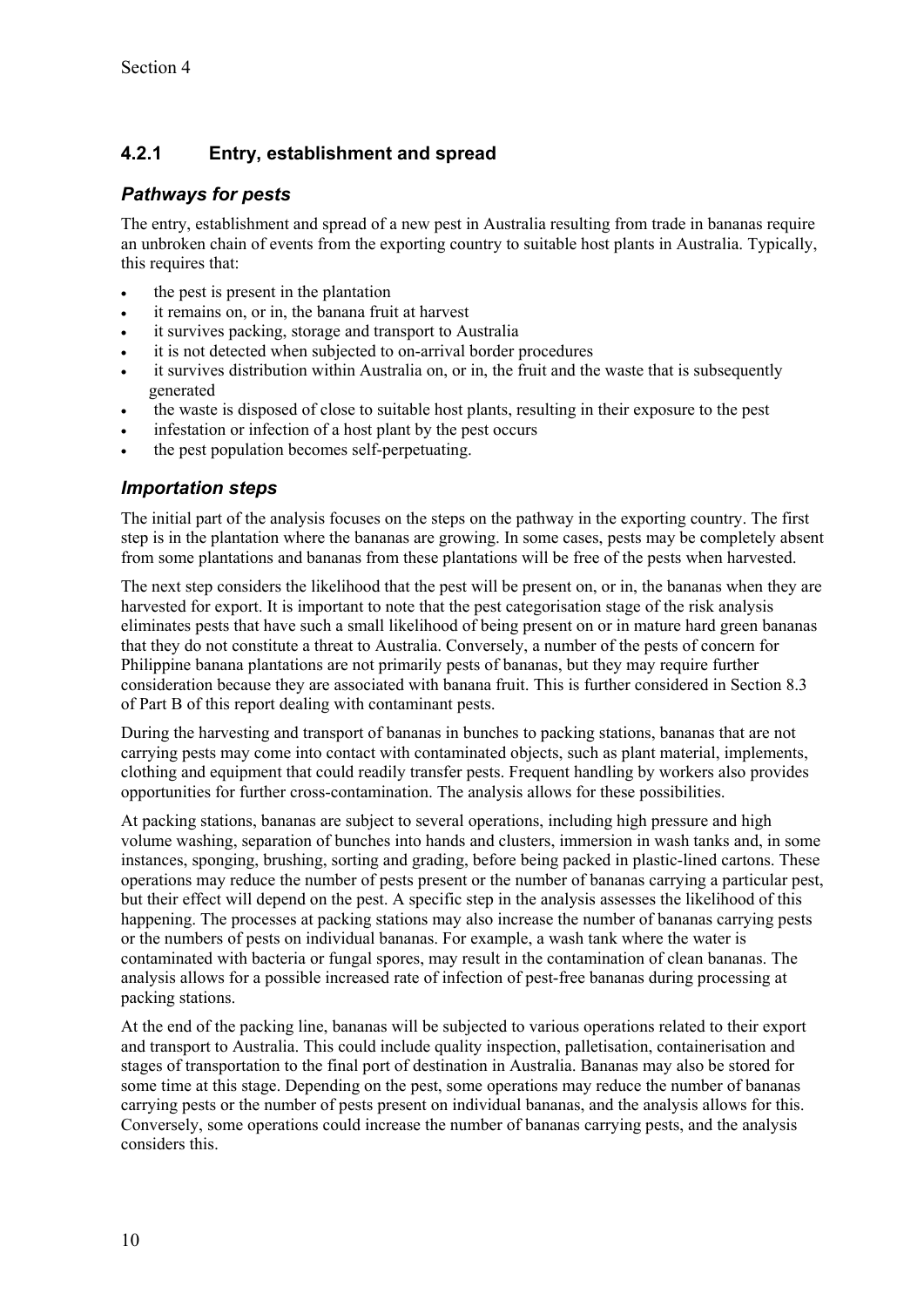On-arrival procedures are the last step in the import process that may affect the number of bananas carrying pests. For example, if live insects are noticed when a container is opened to check that the contents comply with the documentation, action may be taken (such as treatment) that results in a reduction in the number of infested bananas. The analysis allows for this possibility.

#### *Distribution of fruit and banana waste within Australia*

The other steps in the pathway occur in Australia. The analysis takes the estimate for the likelihood of pest entry from the exporting country and continues by estimating where pests may end up after entering Australia, as well as the likelihood of a pest establishing and spreading at these locations.

The important elements for the on-shore analysis are the distribution pattern for bananas, the availability of suitable hosts for pests and the probability that a pest being carried on, or in, a banana will start a pest population.

The pathway analysis continues by looking at the distribution pattern for bananas (packaged as clusters in cartons) after quarantine authorities have released them at the border. The analysis follows the steps in the supply chain of imported clusters. It considers storage periods, ripening requirements, their distribution through wholesalers and retailers, and finally the production and disposal of waste. Allowance is made for the various end uses of banana fruit, and how and where waste will be generated and disposed of.

While domestic consumers are the main end user, the analysis recognises the importance of wholesalers, retailers, food processors and food services as significant end users generating and disposing of banana waste. The analysis also distinguishes between various types of waste, recognising that some waste disposal will be done through municipal garbage collection to municipal tips, some through home composting, and the rest will be discarded into the broader environment. Importantly, the analysis considers the various distribution pathways in commercial banana-growing areas, as distinct from other areas that may be climatically less suitable for plant species that could support introduced pests.

#### *Exposure, establishment and spread within Australia*

The pathway analysis then considers the likelihood that banana waste is discarded sufficiently close to a suitable host plant and whether, if the waste is either infected or infested with pests, pests then transfer to the plant.

It is recognised that different pests have different host ranges, so this part of the analysis is specific for each pest or group of pests with similar biology. Black Sigatoka, for example, has a narrow host range and is restricted to species of *Musa* and *Heliconia*, while many arthropod pests are polyphagous and can feed (and therefore establish) on a wide range of plant species. Pests not only have different host ranges, they also have different mechanisms for spread. This means waste carrying pests that have low mobility will need to be discarded relatively close to a suitable host plant compared with waste infected with pests that can disperse over substantial distances, such as black Sigatoka, which produces wind-dispersed spores.

The detail in this part of the analysis extends to considering the many factors that could affect a pest's ability to transfer from the waste material. They include the time the pest remains viable in, or on, the discarded waste, whether the waste is buried, the density of the host plants in close proximity to the waste, whether biological (vectors or intermediate hosts), physical or mechanical means of transfer exist and any known behaviour of the pest in actively seeking host plants.

The final important element in the analysis considers the likelihood that a pest will establish and spread once it successfully transfers to a suitable host. Again, there are many factors that need to be considered. For example, with an insect pest being carried as a larva in a fruit, the larva must emerge, mature into an adult, find a mate and lay eggs. In turn, the eggs must hatch successfully and establish a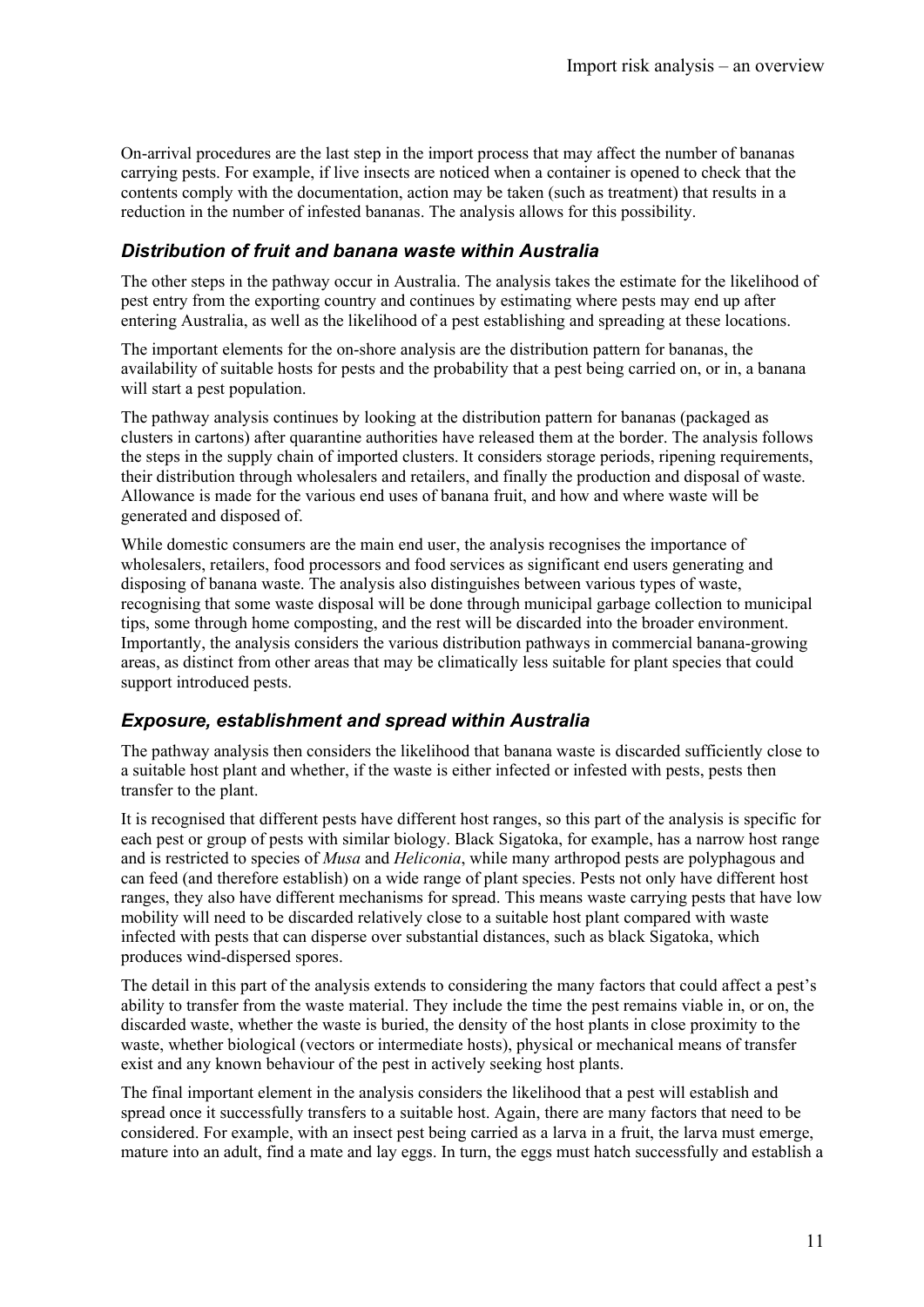pest population. The whole pathway must be continuous to result in pest establishment. However, there is much potential for breaks in the chain. Pest establishment may be possible only during relatively short periods, depending on climate and host plant development. There also may be only a short time for a mature insect to find a mate. Pests that emerge on different days may have little chance of finding a mate. In addition, many insects have a dispersal phase when they are searching for and selecting host plants before mating. If only a few insects emerge at one time, there is a strong chance they will disperse in different directions and not find a mate.

By contrast, other pests, such as Moko, that have no means of self-dispersal, rely on other mechanisms to establish and spread. The analysis evaluates various risk scenarios for Moko, including transfer by insects, leaching in free water, movement of machinery, vehicles and implements, and cutting, mowing and slashing. For each scenario, a specific sequence of events is considered.

At this point, it is worth noting the record of plant pest incursions in Australia. Although it is always difficult to draw firm conclusions about the pathway of entry, most incursions appear to be associated with the movement (often illegal) of planting material (e.g. cuttings and plants) or natural movement, particularly into northern Australia. There is little evidence that the regulated importation of agricultural commodities for human consumption (e.g. citrus, table grapes, kiwi fruit and cherries) is a significant pathway for the entry of pests.

There is, however, one case where it is suspected that unregulated importation of fruit resulted in a new pest becoming established in Australia. Papaya fruit fly became established in north Queensland in 1995, and it is thought that this resulted from the illegal importation of infested tropical fruit. This example illustrates that pest establishment from fruit is not impossible, and emphasises the need to rigorously analyse proposals to import fruit.

### *Probability of entry, establishment and spread*

Combining the likelihoods of each of the component steps in the pathway provides an overall estimate of the probability of entry, establishment and spread for each pest.

### **4.2.2 Consequences**

The other part of the risk assessment involves estimating the potential consequences or impact of a pest establishing in Australia. To determine an overall estimate, the consequences are considered under four headings – local, district, regional and national. The approach used allows for consideration of direct pest effects, such as potential production losses, control costs and quality loss. Indirect consequences, such as eradication costs, effects on domestic and international trade, and impacts on the environment and communities, are also assessed.

Scores for these impacts range from 'unlikely to be discernible' to 'highly significant', and are applied to direct and indirect criteria. The scores are then combined using a series of rules to provide an overall assessment of the consequences for each pest, ranging from 'negligible' to 'extreme'.

### **4.2.3 Risk**

The estimate of the annual likelihood of entry, establishment and spread is combined with the estimate of the consequences according to the matrix shown in Table 4.1 to provide an estimate of the risk for each pest. The reference to 'annual' indicates that the likelihood estimate is based on the estimated volume for one year of trade. However, it does not mean the quarantine protection applies only to one year. Clearly, the consequences of pest entry, establishment and spread can extend beyond a year, and the assessment of consequences is not restricted to a particular period. In addition, it is always possible to modify the quarantine measures in response to changes in pest status, scientific knowledge and new treatments.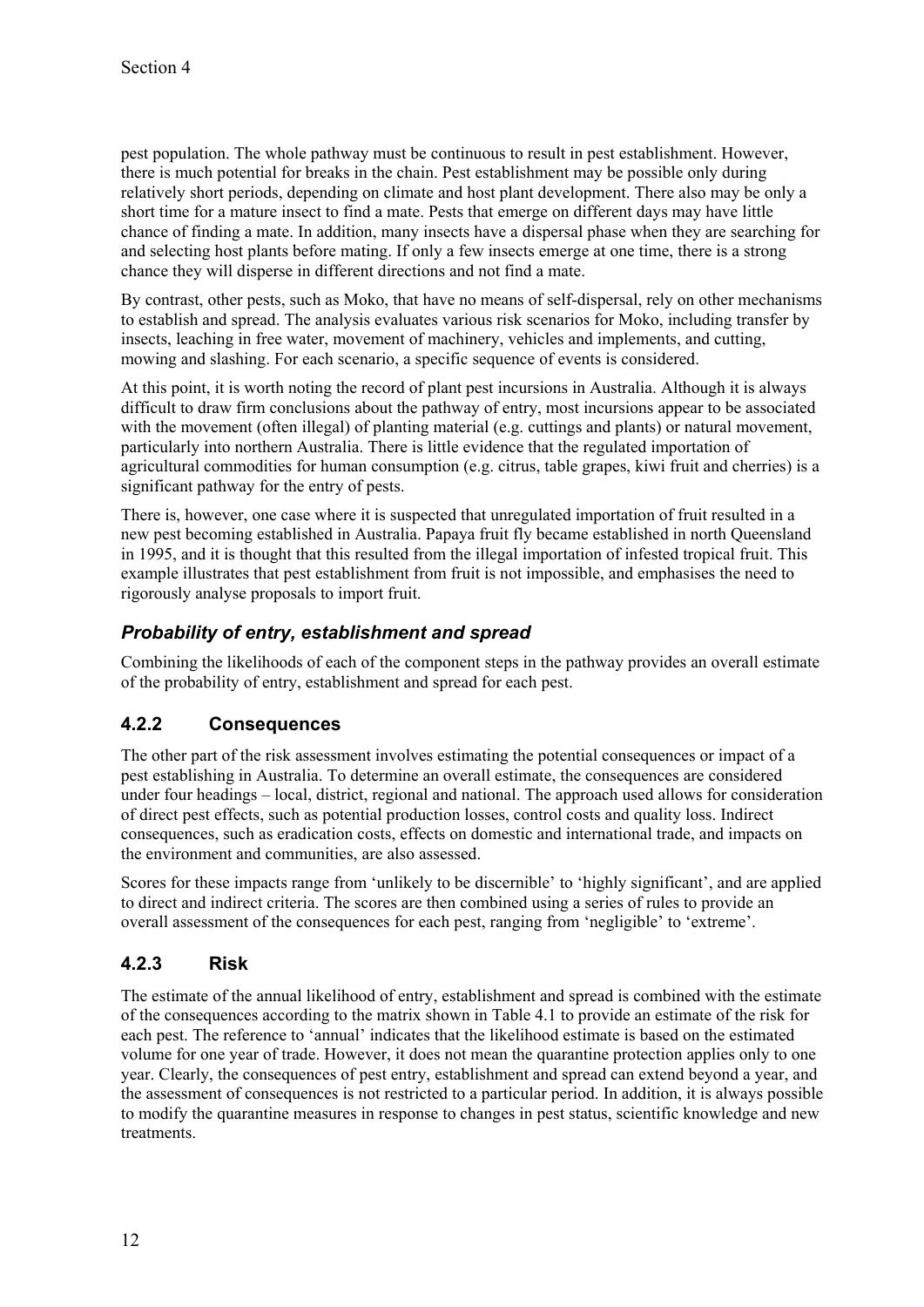Risk estimates of 'low', 'moderate', 'high' or 'extreme' are considered to exceed the level of risk Australia will accept. Estimates of 'very low' or 'negligible' are considered acceptable. If the risk estimate for a pest exceeds 'very low', risk management measures are required.

### **4.2.4 Unrestricted risk**

The initial risk analysis for each pest assumes there are no risk management measures in place. This is called the 'unrestricted risk'. If the unrestricted risk estimate for a pest exceeds 'very low', risk management measures are required.

|                     |                  | Table 4.1                                       |                         | <b>Risk estimation matrix</b> |                         |                         |                         |
|---------------------|------------------|-------------------------------------------------|-------------------------|-------------------------------|-------------------------|-------------------------|-------------------------|
| spread<br>of entry, | High             | Negligible<br>risk                              | <b>Very low</b><br>risk | Low risk                      | Moderate<br>risk        | High risk               | Extreme<br>risk         |
|                     | Moderate         | Negligible<br>risk                              | <b>Very low</b><br>risk | Low risk                      | Moderate<br>risk        | High risk               | Extreme<br>risk         |
| and                 | Low              | Negligible<br>risk                              | Negligible<br>risk      | <b>Very low</b><br>risk       | Low risk                | Moderate<br>risk        | High risk               |
| *Likelihood         | Very low         | Negligible<br>risk                              | Negligible<br>risk      | Negligible<br>risk            | <b>Very low</b><br>risk | Low risk                | Moderate<br>risk        |
| establishment       | Extremely<br>low | Negligible<br>risk                              | Negligible<br>risk      | Negligible<br>risk            | Negligible<br>risk      | <b>Very low</b><br>risk | Low risk                |
|                     | Negligible       | Negligible<br>risk                              | Negligible<br>risk      | Negligible<br>risk            | Negligible<br>risk      | Negligible<br>risk      | <b>Very low</b><br>risk |
|                     |                  | Negligible                                      | Very low                | Low                           | Moderate                | High                    | Extreme                 |
|                     |                  | Consequences of entry, establishment and spread |                         |                               |                         |                         |                         |

\*When this likelihood is assessed quantitatively, the qualitative descriptors on the vertical axis are replaced by numerical likelihood ranges as follows: *High* by 0.7–1; *Moderate* by 0.3–0.7; *Low* by 0.05–0.3; *Very low* by 0.001–0.05; *Extremely low* by 1.0E–06 to 0.001; and *Negligible* by 0 to 1.0E–06.

# **4.3 Risk management**

Risk management is the third stage of the IRA process. Where the unrestricted risk estimate for an individual pest is unacceptable (that is, it exceeds 'very low') risk management measures would be required to manage the risks to an acceptable level. It is necessary to determine if there are risk management measures or pest limits that, if met, would reduce the risk estimate to a level that would achieve Australia's ALOP. Such pest limits are referred to in the report as pest thresholds. The 'restricted' risk is determined by repeating the risk analysis taking into account the effects of the proposed measures or the pest threshold. This is repeated for each proposed measure and/or combination of measures and the value is checked against the matrix to determine whether the proposed measure reduces the risk to a 'very low' or 'negligible' level.

Various risk management measures may be available, depending on the biology of individual pests. Some examples of risk management measures that can be applied up to the point of import include sourcing the fruit from areas free of a pest or areas where the pest is at a low level, and applying a treatment followed by inspection and rejection if pests are detected.

Risk management measures that can be applied at, or after, importation of the fruit are limited. However, some possibilities that could be considered include inspection and rejection if pests are found, and treatments such as fumigation. Several pests of bananas in eastern Australia are absent from Western Australia. Western Australia already has controls on the movement of bananas from eastern Australia, and these may be relevant to risk management for bananas from the Philippines moving into Western Australia.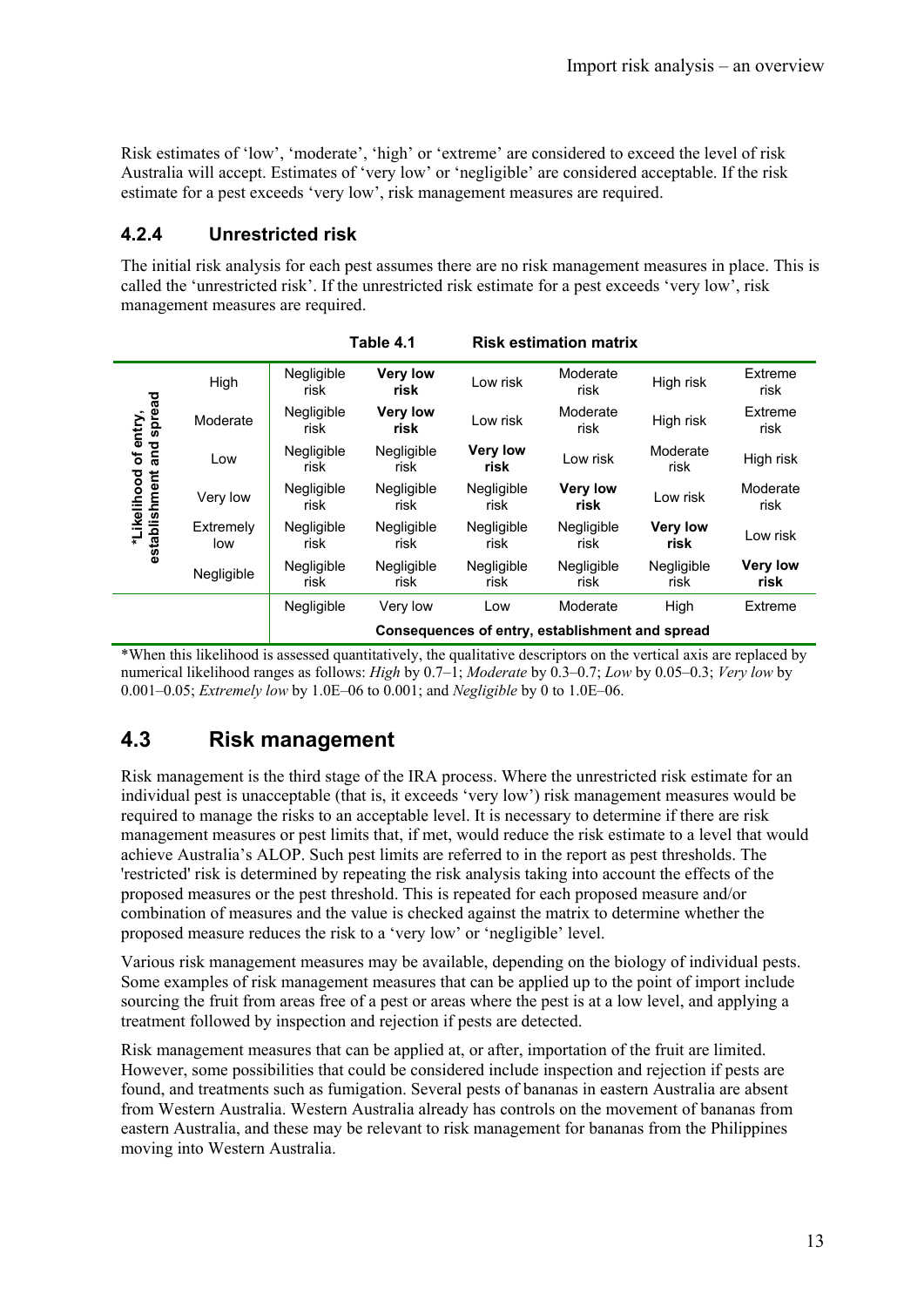The analysis for some pests may indicate there is no single risk management measure that will reduce the risk to 'very low' or 'negligible'. In these cases, it may be possible to combine individual risk management measures to achieve a sufficient level of risk reduction. This is referred to as a 'systems approach' to risk management.

In developing final recommendations on risk management measures, consideration is given to the potential impact of the measures on potential trade. Where there are alternative and equivalent risk management measures that achieve the required degree of risk reduction, the final recommendations need to take into account Australia's international obligations and propose the least trade-restrictive risk management measures available.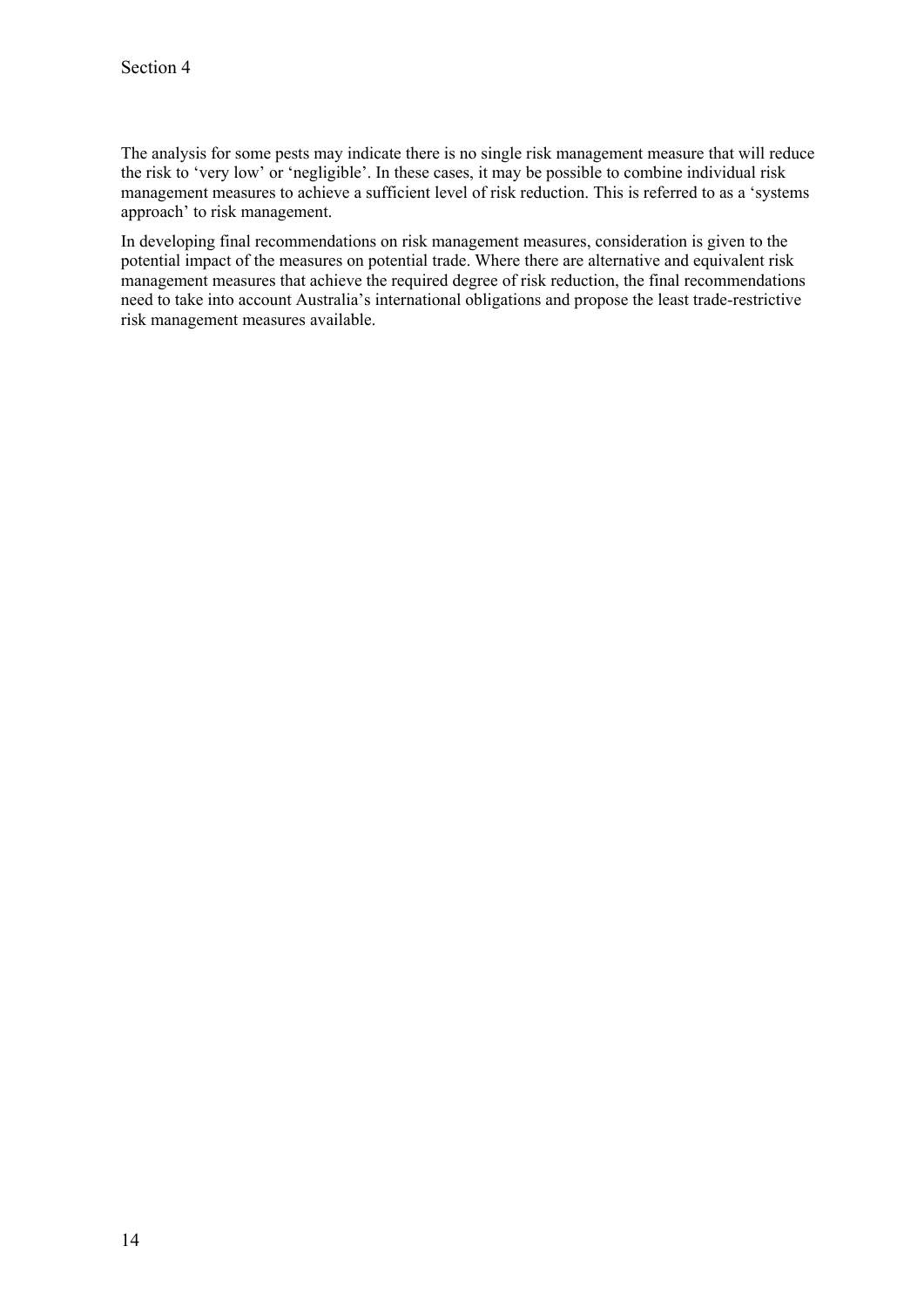# **5. Results**

# **5.1 Pest categorisation**

The IRA process categorised 122 potential pests of mature, hard green bananas according to their presence or absence in Australia, including regulatory status where applicable, their potential for being on the pathway (association with banana fruit), their potential for establishment and spread in Australia, and the potential consequences of establishment and spread. Table 5.1 summarises the findings. Part C contains details of the categorisation.

|                   | Table 5.1                                                  |                                                             | Outcome of the pest categorisation process              |                                                                  |                                                       |                                                  |
|-------------------|------------------------------------------------------------|-------------------------------------------------------------|---------------------------------------------------------|------------------------------------------------------------------|-------------------------------------------------------|--------------------------------------------------|
| <b>Groups</b>     | Associated<br>with bananas<br>in the<br><b>Philippines</b> | Not in Australia,<br>uncertain or of<br>regional<br>concern | <b>Potential</b><br>for being<br>on pathway<br>(Likely) | <b>Potential for</b><br>establishment<br>or spread<br>(Feasible) | <b>Potential for</b><br>consequences<br>(Significant) | No. of species<br>to be<br>considered<br>further |
| <b>Arthropods</b> |                                                            |                                                             |                                                         |                                                                  |                                                       |                                                  |
| Insects           | 77                                                         | 39                                                          | 23                                                      | 23                                                               | 20                                                    | 20                                               |
| <b>Mites</b>      | 8                                                          | 5                                                           | 5                                                       | 5                                                                | 5                                                     | 5                                                |
| <b>Pathogens</b>  |                                                            |                                                             |                                                         |                                                                  |                                                       |                                                  |
| <b>Bacteria</b>   | $\overline{2}$                                             |                                                             |                                                         |                                                                  |                                                       |                                                  |
| Fungi             | 23                                                         |                                                             | 2                                                       | 2                                                                | 2                                                     |                                                  |
| <b>Viruses</b>    | 6                                                          |                                                             | 3                                                       | 3                                                                | 3                                                     | 3                                                |
| <b>Nematodes</b>  | 6                                                          | 0                                                           | 0                                                       | 0                                                                | 0                                                     | 0                                                |
| Total             | 122                                                        | 51                                                          | 34                                                      | 34                                                               | 31                                                    | 31                                               |

After all the pests were considered, 31 quarantine pest species were identified as requiring further consideration in detailed risk assessments, because of their likely potential for being on the pathway of entry, because of the potential to establish or spread, and because the potential consequences for Australia were judged to be significant. One bacterium, two fungi, three viruses, 13 insect pests and four species of spider mites were considered for the whole of Australia (Table 5.2). Seven additional insect pests and one species of spider mite were considered for Western Australia only (Table 5.3).

| <b>Pathogens</b>      | <b>Scientific name</b>                                                |
|-----------------------|-----------------------------------------------------------------------|
| <b>Bacteria</b>       |                                                                       |
| Moko                  | Ralstonia solanacearum race 2 (Burkholderiales: Ralstoniaceae)        |
| Fungi                 |                                                                       |
| <b>Black Sigatoka</b> | Mycosphaerella fijiensis (Dothideales: Mycosphaerellaceae)            |
| Freckle               | Guignardia musae (Cavendish strain) (Dothideales: Mycosphaerellaceae) |
| <b>Viruses</b>        |                                                                       |
| Bract mosaic          | Banana bract mosaic virus (Potyviridae)                               |
| Bunchy top            | Banana bunchy top virus (Nanoviridae)                                 |
|                       | Abaca bunchy top virus (Unassigned: Nanoviridae)                      |
| <b>Arthropods</b>     |                                                                       |
| <b>Fruit flies</b>    | Bactrocera occipitalis (Diptera: Tephritidae)                         |
|                       | Bactrocera philippinensis (Diptera: Tephritidae)                      |
|                       | Aspidiotus coryphae (Hemiptera: Diaspididae)                          |
| Armoured scales       | Aspidiotus excisus (Hemiptera: Diaspididae)                           |
|                       | <i>Pinnaspis musae</i> (Hemiptera: Diaspididae)                       |
| Mealybugs             | Dysmicoccus neobrevipes (Hemiptera: Pseudococcidae)                   |

#### **Table 5.2 Pests of mature, hard green bananas considered further for the whole of Australia**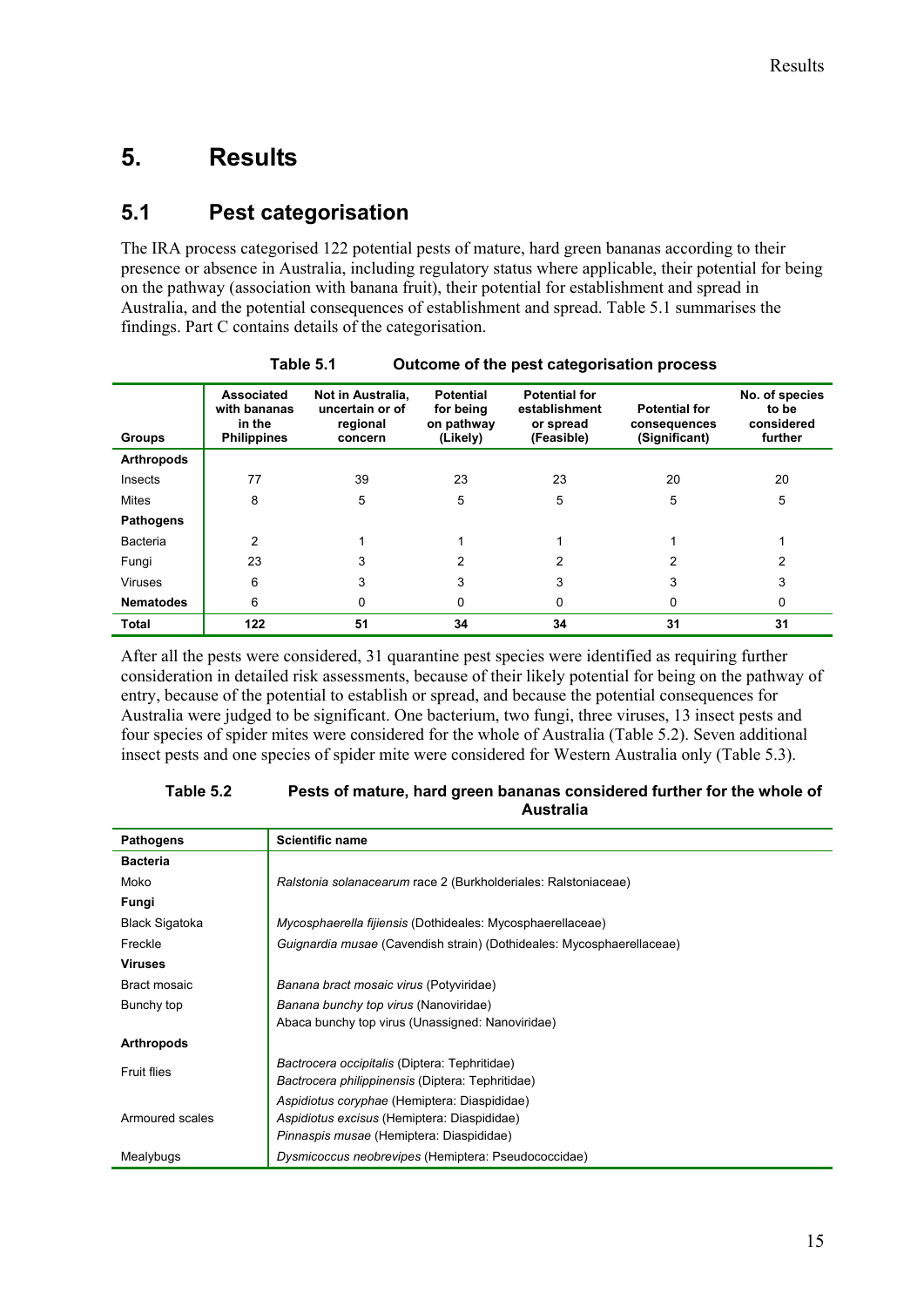| <b>Pathogens</b> | <b>Scientific name</b>                                  |
|------------------|---------------------------------------------------------|
|                  | Nipaecoccus nipae (Hemiptera: Pseudococcidae)           |
|                  | Pseudococcus jackbeardsleyi (Hemiptera: Pseudococcidae) |
| Spider mites     | Oligonychus orthius (Prostigmata: Tetranychidae)        |
|                  | Oligonychus velascoi (Prostigmata: Tetranychidae)       |
|                  | Raoiella indica (Acari: Tenuipalpidae)                  |
|                  | Tetranychus piercei (Prostigmata: Tetranychidae)        |
|                  | Philicoptus demissus (Coleoptera: Curculionidae)        |
| Weevils          | Philicoptus iliganus (Coleoptera: Curculionidae)        |
|                  | Philicoptus strigifrons (Coleoptera: Curculionidae)     |
|                  | Philicoptus sp.1 (Coleoptera: Curculionidae)            |
|                  | Philicoptus sp.2 (Coleoptera: Curculionidae)            |

#### **Table 5.3 Pests of mature, hard green bananas considered further for Western Australia only**

| Common name     | <b>Arthropods</b>                                       |
|-----------------|---------------------------------------------------------|
| Armoured scales | Abgrallaspis cyanophylli (Hemiptera: Diaspididae)       |
|                 | Hemiberlesia palmae (Hemiptera: Diaspididae)            |
|                 | Pseudaulacaspis cockerelli (Hemiptera: Diaspididae)     |
|                 | Selenaspidus articulatus (Hemiptera: Diaspididae)       |
| Mealybugs       | Planococcus minor (Hemiptera: Pseudococcidae)           |
| Spider mites    | Tetranychus marianae (Prostigmata: Tetranychidae)       |
| Thrips          | Chaetanaphothrips signipennis (Thysanoptera: Thripidae) |
|                 | Elixothrips brevisetis (Thysanoptera: Thripidae)        |

# **5.2 Risk assessment**

Detailed risk assessments were conducted on the 31 quarantine pests identified as requiring further assessment in the pest categorisation stage. Where the biology of pests was considered sufficiently similar, they were assessed as a group. The results are summarised in Table 5.4. The unrestricted risks posed by Moko, black Sigatoka, freckle, armoured scales (seven species), mealybugs (four species), spider mites (five species) and two species of thrips exceed Australia's appropriate level of protection (ALOP). Therefore, specific risk management measures for these pests are required to reduce the risks to a level consistent with Australia's ALOP. The unrestricted risk of each of the other pests assessed was within Australia's ALOP and risk management measures for those other pests are not required.

The IRA team used a banana cluster as the unit of analysis in all risk assessments. This recognises that a cluster is the basic unit derived from bunches in packing stations and essentially maintains its integrity throughout the marketing chain until it reaches the consumer. It was also considered likely that individual clusters could provide a pathway for the entry and establishment of pests without considering larger quantities of fruit.

The estimates of unrestricted risk also exclude practices considered common in the Philippines but not mandatory, such as the chlorination of flotation tanks. Where appropriate, some of these practices are considered as phytosanitary measures in sections dealing with risk management.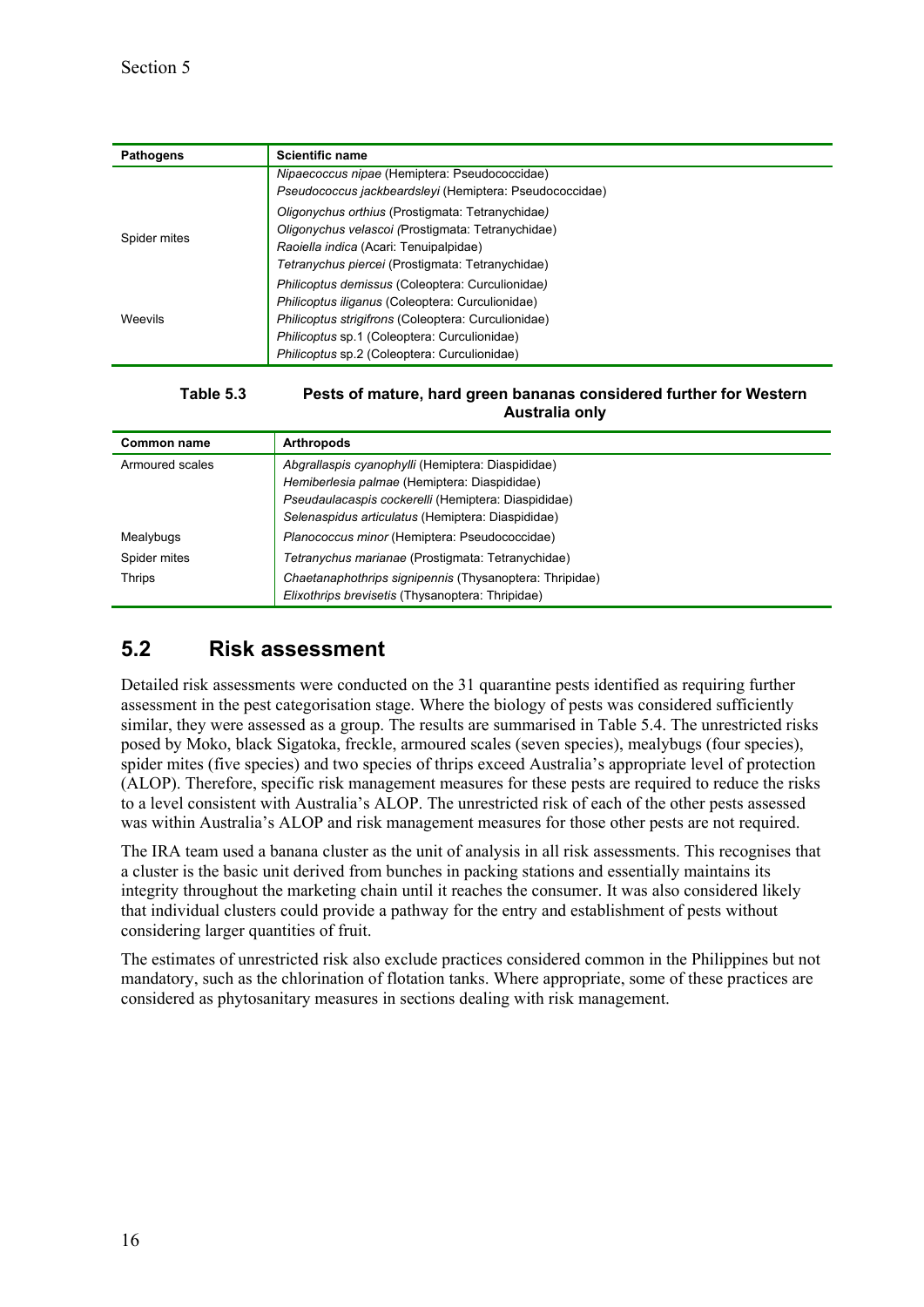| Common name of<br>pest                     | Probability of entry,<br>establishment and<br>spread (PEES) | <b>Consequences</b> | <b>Unrestricted risk</b> | Assessed for<br>management<br>measures: |  |  |  |
|--------------------------------------------|-------------------------------------------------------------|---------------------|--------------------------|-----------------------------------------|--|--|--|
| Pests of concern to the whole of Australia |                                                             |                     |                          |                                         |  |  |  |
| Moko                                       | 1.60E-01                                                    | High                | <b>Exceeds ALOP</b>      | Yes                                     |  |  |  |
| <b>Black Sigatoka</b>                      | 6.84E-01                                                    | Moderate            | Exceeds ALOP             | Yes                                     |  |  |  |
| Freckle                                    | 9.56E-01                                                    | Low                 | Exceeds ALOP             | Yes                                     |  |  |  |
| Bract mosaic                               | 4.29E-03                                                    | Low                 | Achieves ALOP            | No                                      |  |  |  |
| Bunchy top                                 | 4.21E-08                                                    | Moderate            | Achieves ALOP            | No                                      |  |  |  |
| <b>Fruit flies</b>                         | Negligible                                                  | High                | Achieves ALOP            | N <sub>o</sub>                          |  |  |  |
| Armoured scales                            | Moderate                                                    | Low                 | Exceeds ALOP             | Yes                                     |  |  |  |
| Mealybugs                                  | High                                                        | Low                 | Exceeds ALOP             | Yes                                     |  |  |  |
| Spider mites                               | High                                                        | Low                 | Exceeds ALOP             | Yes                                     |  |  |  |
| Weevils                                    | Negligible                                                  | Low                 | Achieves ALOP            | No.                                     |  |  |  |
| Pests of concern to Western Australia*     |                                                             |                     |                          |                                         |  |  |  |
| Armoured scales                            | Moderate                                                    | Low                 | Exceeds ALOP             | Yes                                     |  |  |  |
| Mealybugs                                  | High                                                        | Low                 | Exceeds ALOP             | Yes                                     |  |  |  |
| Thrips                                     | High                                                        | Low                 | Exceeds ALOP             | Yes                                     |  |  |  |
| Spider mites                               | High                                                        | Low                 | Exceeds ALOP             | Yes                                     |  |  |  |

#### **Table 5.4 Summary of the assessment of unrestricted risk of quarantine pests**

\*Western Australia has a pest and disease status that is different, in some respects, from other areas of Australia. This regional freedom from pests or diseases that may already be present in other locations in Australia is recognised in the risk assessment.

### **5.3 Risk management**

The proposed risk management measures for the pests that had an unrestricted risk exceeding Australia's ALOP are summarised below.

The effectiveness of specific measures will need to be verified by laboratory and/or field trials and under commercial conditions before exports can begin.

#### **5.3.1 Pests – Australia**

#### *Moko*

The major entry, establishment and spread pathway identified for Moko was the potential for Moko bacteria to be present in the vascular tissue of banana fruit harvested in the Philippines and transported to Australia. Transfer of Moko to host plants in Australia could occur as a result of bacteria leaching from banana waste and colonising the roots of host plants in the general vicinity, or as a result of mechanical transfer by implements coming into contact with infected waste and subsequently making contact with susceptible hosts.

The proposed risk management measures (systems approach) for Moko are:

#### *Areas of low pest prevalence*

The IRA team considered that an area of low pest prevalence (ALPP) would be a risk mitigation measure that could be implemented and would be expected to reduce the number of infected banana fruit.

An ALPP could be established and maintained following the guidelines described in ISPM 22: *Requirements for the establishment of areas of low pest prevalence* (FAO 2005a) and ISPM 29: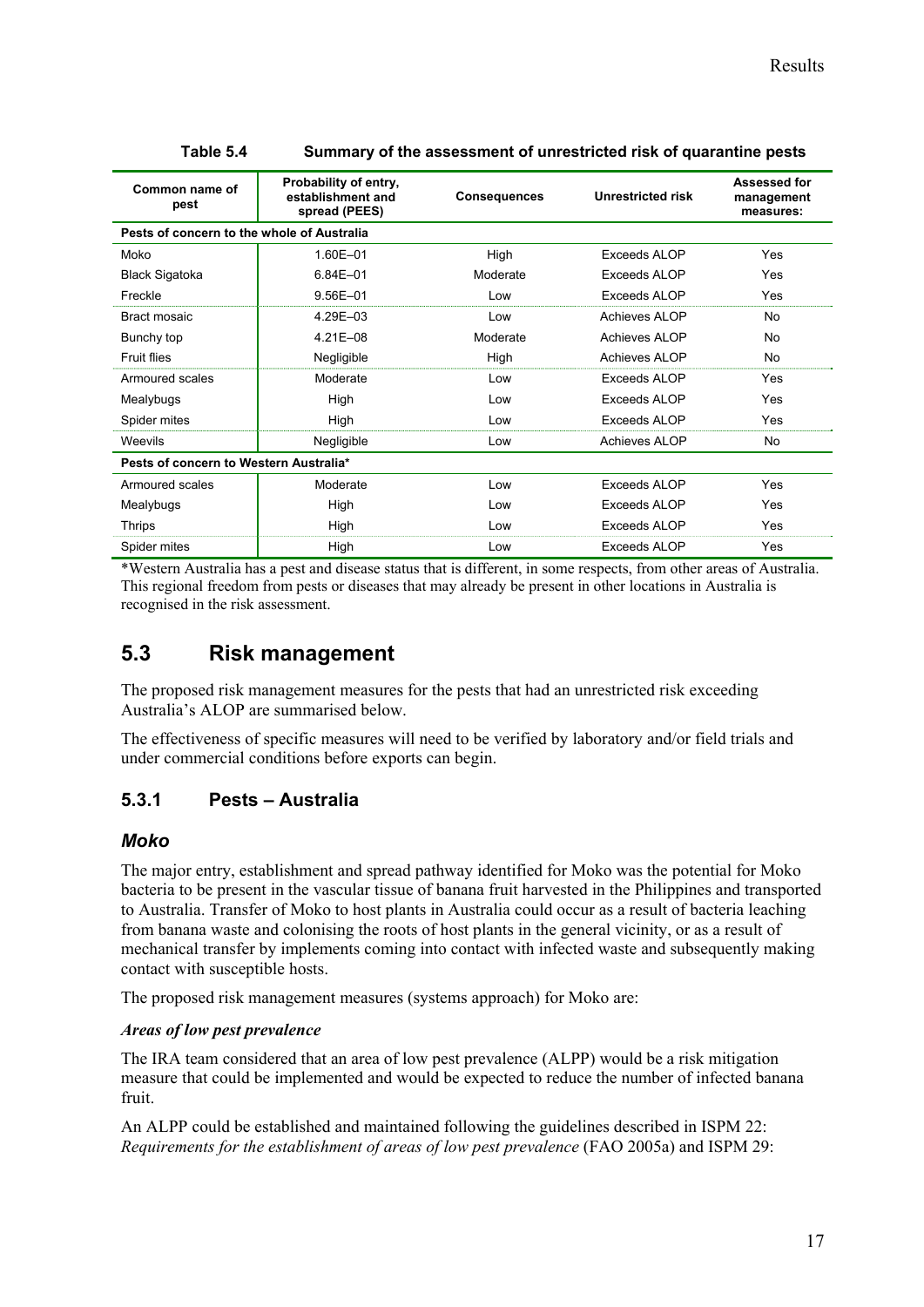*Recognition of pest free areas and areas of low pest prevalence* (FAO 2007). An area of low Moko disease prevalence could be a place of production (a banana plantation managed as a single unit) or a production site (a designated block within a plantation) for which low prevalence of Moko is established, maintained and verified by Philippine Bureau of Plant Industry (BPI) and audited by AQIS. This measure would reduce the values associated with several steps on the import pathway and thereby mitigate the risk.

When establishing an ALPP, the Philippines would have to meet a number of requirements, including:

- establishing the specified level of the relevant pest to sufficient precision
- recording and maintaining surveillance and control activities for a sufficient number of years
- identifying and demonstrating that potential infection/infestation pathways have been regulated to maintain the ALPP.

#### *Visual inspection for discolouration of pseudostem and peduncle followed by corrective action*

Inspection of harvested banana bunches for vascular discolouration of the pseudostem and peduncle, and for premature ripening of fruit, at either harvesting or processing could be used to identify Mokoinfected fruit in the export pathway. Subsequent corrective action of immediately removing bunches showing visible signs of vascular discolouration would constitute a risk mitigation measure.

Moko infection causes vascular discolouration irrespective of whether external disease symptoms develop. However, the degree of discolouration varies from cream or yellow through to reddishbrown, brown and black. This colour variation is likely to depend on the time elapsed since infection and the severity of the infection. Consequently, there will be instances when there is no evident vascular discolouration of infected plants because of the 'lag period' between when infection with Moko occurs and when the first signs of vascular discolouration become evident. It is acknowledged that there are other diseases and physiological conditions that may cause similar discoloration. This could result in the rejection of some bunches that are not infected with Moko.

Examinations of the cut pseudostem and the cut peduncle of banana bunches when harvested for export to Australia would be a means of detecting at least a proportion of Moko-infected banana bunches that are not expressing externally visible symptoms, and thus be a means of reducing the likelihood of importing asymptomatic fruit. Inspection for internal Moko symptoms in freshly cut cross-sections of the pseudostem and peduncle could be conducted in the field at bunch harvest and for the peduncle again within the packing station. All bunches that show visible signs of vascular discolouration would be required to be immediately removed from the export pathway, either in the field or before de-handing. These inspections would be in addition to the routine quality assurance regime targeted at ensuring the removal of fruit with blemishes, obvious distortion in shape, premature ripening and visible splits.

#### *Black Sigatoka*

The major entry, establishment and spread pathway identified for black Sigatoka is the potential for fungal fruiting bodies to be on pieces of leaf and floral plant tissue (referred to as trash) adhering to banana fruit, and for spores to be released from fruiting bodies and contaminate fruit being processed at packing stations. Subsequent spore dispersal could lead to infection of host plants in Australia.

The proposed risk management measures for black Sigatoka are:

#### *Areas of low pest prevalence*

The IRA team considered that ALPP would be a risk mitigation measure that could be implemented and would reduce the level of pests. ALPP would be expected to reduce both the level of infected trash in exported clusters and the level of fertile spores on fruit.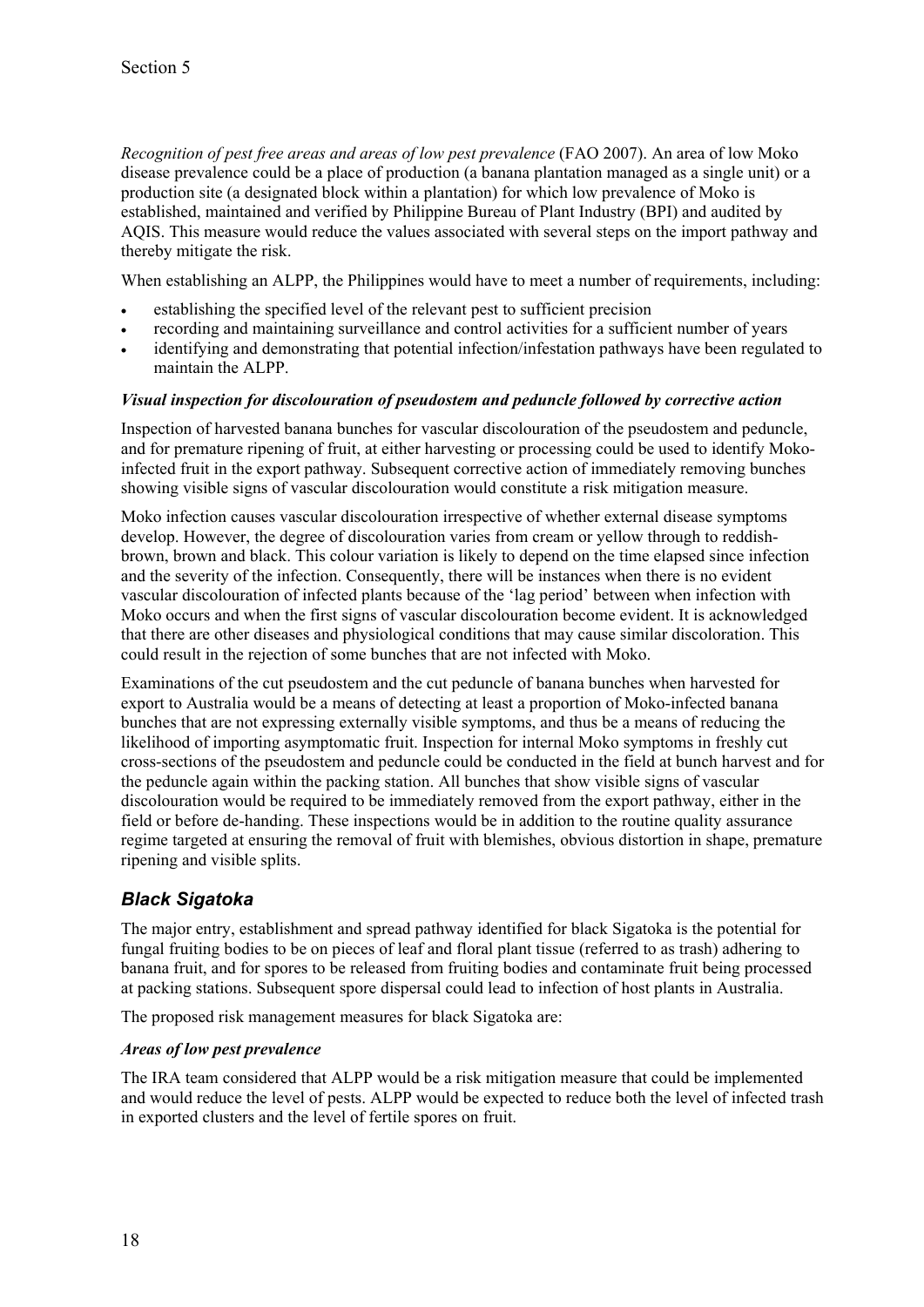Areas of low pest prevalence could be established and maintained following the guidelines described in ISPM 22: *Requirements for the establishment of areas of low pest prevalence* (FAO 2005a) and ISPM 29: *Recognition of pest free areas and areas of low pest prevalence* (FAO 2007). An area of low black Sigatoka prevalence could be a place of production (a banana plantation managed as a single unit) or a production site (a designated block within a plantation) for which low prevalence of black Sigatoka is established, maintained and verified by BPI and audited by AQIS. This measure would reduce the number of fertile pseudothecia and spores on the import pathway and thereby mitigate the risk.

Individual banana plantations in the Philippines could be maintained at very low disease prevalence for black Sigatoka disease symptoms through the use of various management practices, including regular fungicide applications and other horticultural practices, such as regular de-leafing as soon as initial fleck or streak symptoms of the disease are observed on leaves. Plantations where such measures are implemented are known to have lower black Sigatoka disease prevalence.

The IRA team acknowledges that the prevalence of black Sigatoka is lower in the drier areas of Mindanao than in wetter areas. It may be practical to establish areas of low pest prevalence in parts of Mindanao where the disease pressure is relatively low. Even in these areas, it would be necessary to avoid areas where 'hot spots' are likely to occur due to microclimatic factors or physical barriers to aerial fungicide application.

#### *Trash minimisation*

The IRA team considered that trash minimisation would be a risk mitigation measure that would reduce the level of pests. Trash minimisation procedures would reduce the level of leaf and floral material in export bananas and hence reduce the proportion of infected clusters. Trash minimisation procedures may be applied in the banana plantation and in the pack house.

Trash minimisation procedures in banana plantations may include:

- covering of bunches without placing the flag leaf in the bunch cover
- regularly replacing bunch covers showing tears
- rodent control
- rejecting bunches with rodent or bird nests or other visible trash
- rejecting bunches that fall on to the ground
- removing pruned leaves from a plantation used for growing export bananas.

Trash minimisation procedures at the pack house may include:

- high pressure washing
- removal of trash during de-handing
- brushing and/or wiping of clusters
- visual quality control systems including the removal of visible trash.

#### *Post-harvest fungicide treatment*

The IRA team considered that a post-harvest fungicide treatment would reduce fertile spore levels.

Post-harvest fungicide treatments are already used in packing stations in the Philippines (BPI 2000) and the principles and practices of application are well understood.

As development of fungicide resistance in black Sigatoka is a problem, this issue will need to be addressed by testing the sensitivity of spores from an export plantation to the nominated fungicide(s) prior to applying the post-harvest fungicide treatment.

While post-harvest fungicide treatment of export bananas in the packing station would reduce the level of spores on the fruit surface, it may not be sufficiently effective against fruiting bodies of black Sigatoka embedded in plant material. Consequently, the IRA team considered that this treatment alone will not achieve Australia's ALOP.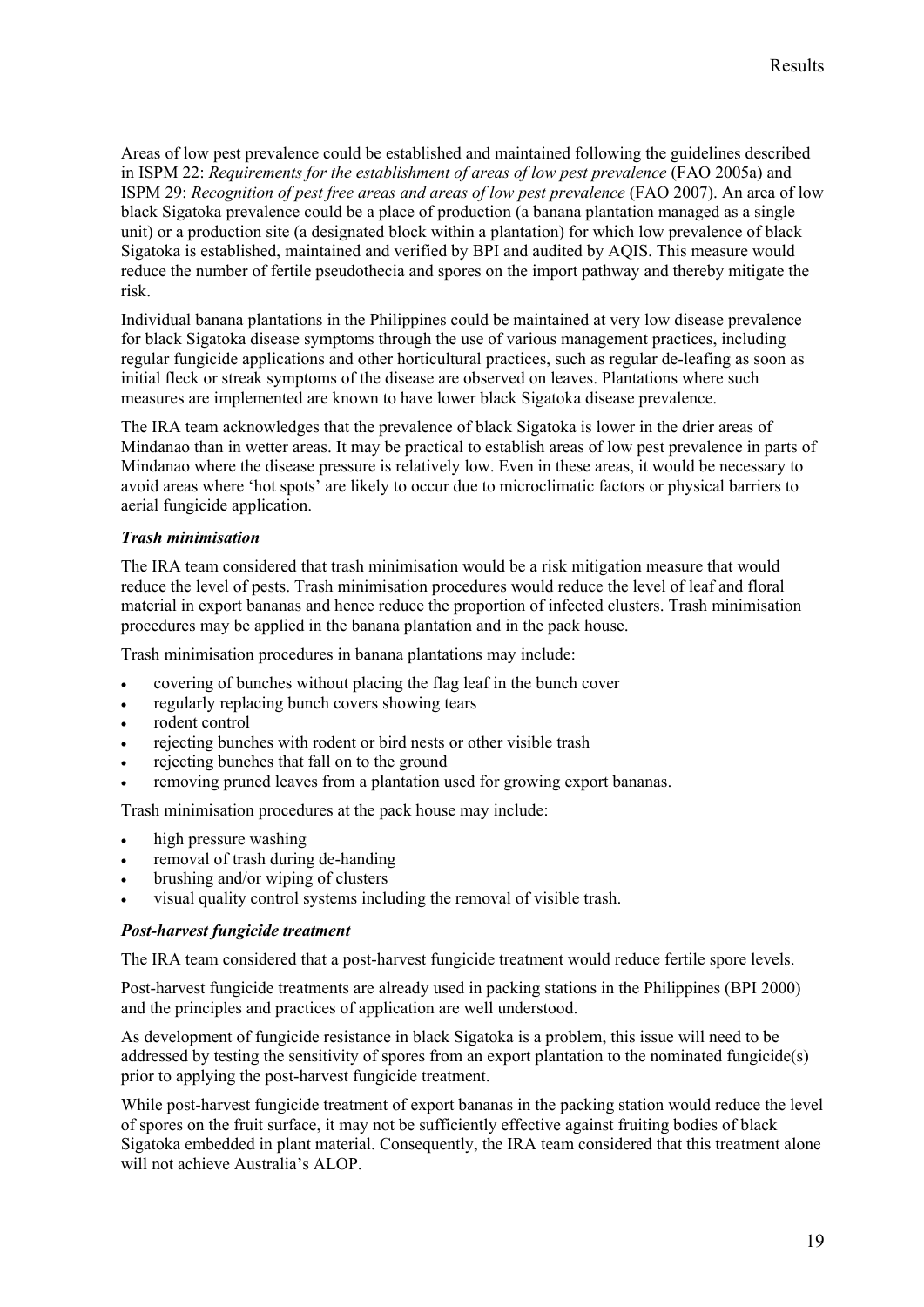# *Freckle*

The major entry, establishment and spread pathway identified for freckle was the potential for fruiting bodies to develop on fruit infected either immediately before harvest or during processing at packing stations. Subsequent spore dispersal could lead to infection of host plants in Australia.

The proposed risk management measures for freckle are:

#### *Areas of low pest prevalence*

The IRA team considered that ALPP would be a risk mitigation measure that could be implemented and would reduce the level of pests. ALPP would be expected to reduce the proportion of infected clusters.

Areas of low pest prevalence could be established and maintained following the guidelines described in ISPM 22: *Requirements for the establishment of areas of low pest prevalence* (FAO 2005a) and ISPM 29: *Recognition of pest free areas and areas of low pest prevalence* (FAO 2007). An area of low freckle prevalence could be a place of production (a banana plantation managed as a single unit) or a production site (a designated block within a plantation) for which low prevalence of freckle is established, maintained and verified by BPI and audited by AQIS. This measure would reduce the proportion of infected fruit on the import pathway and thereby mitigate the risk.

Individual banana plantations in the Philippines could be maintained at a very low disease prevalence for freckle disease symptoms through the use of various management practices, including regular fungicide applications and other horticultural practices such as regular de-leafing, covering of banana bunches with polythene bunch covers, improving drainage to reduce build up of relative humidity, avoiding overlapping of leaves by maintaining appropriate plant density and the use of tissue cultured planting material. Plantations where such measures are implemented are known to have lower disease prevalence.

The IRA team acknowledges that prevalence of freckle is lower in the drier areas of Mindanao than in wetter areas. It would be more practical to establish areas of low pest prevalence in parts of Mindanao where the disease pressure is relatively low. Even in these areas, it would also be necessary to avoid areas where 'hot spots' are likely to occur due to microclimatic factors or physical barriers to aerial fungicide application.

The lower freckle incidence from ALPP would also reduce the likelihood that clean fruit is contaminated during processing in the packing shed.

#### *Fungicide bunch spray*

The IRA team considered that the use of fungicide bunch sprays to provide protection against freckle infection would reduce the level of pests.

Pesticide sprays are already used in banana plantations in the Philippines (BPI 2000, 2001, 2002b) including fungicide bunch sprays against fruit spots (BPI 2001) and therefore the principles and practices of application are well understood. Non-perforated bags would be required to be attached in a manner that would minimise the risk of pathogen entry into bagged bunches. Any damaged bags would be required to be replaced.

The level of symptomless infection of banana fruit would be reduced by regular fungicide bunch sprays and, as a consequence, the proportion of clean clusters that may be contaminated during processing in the packing station would be reduced.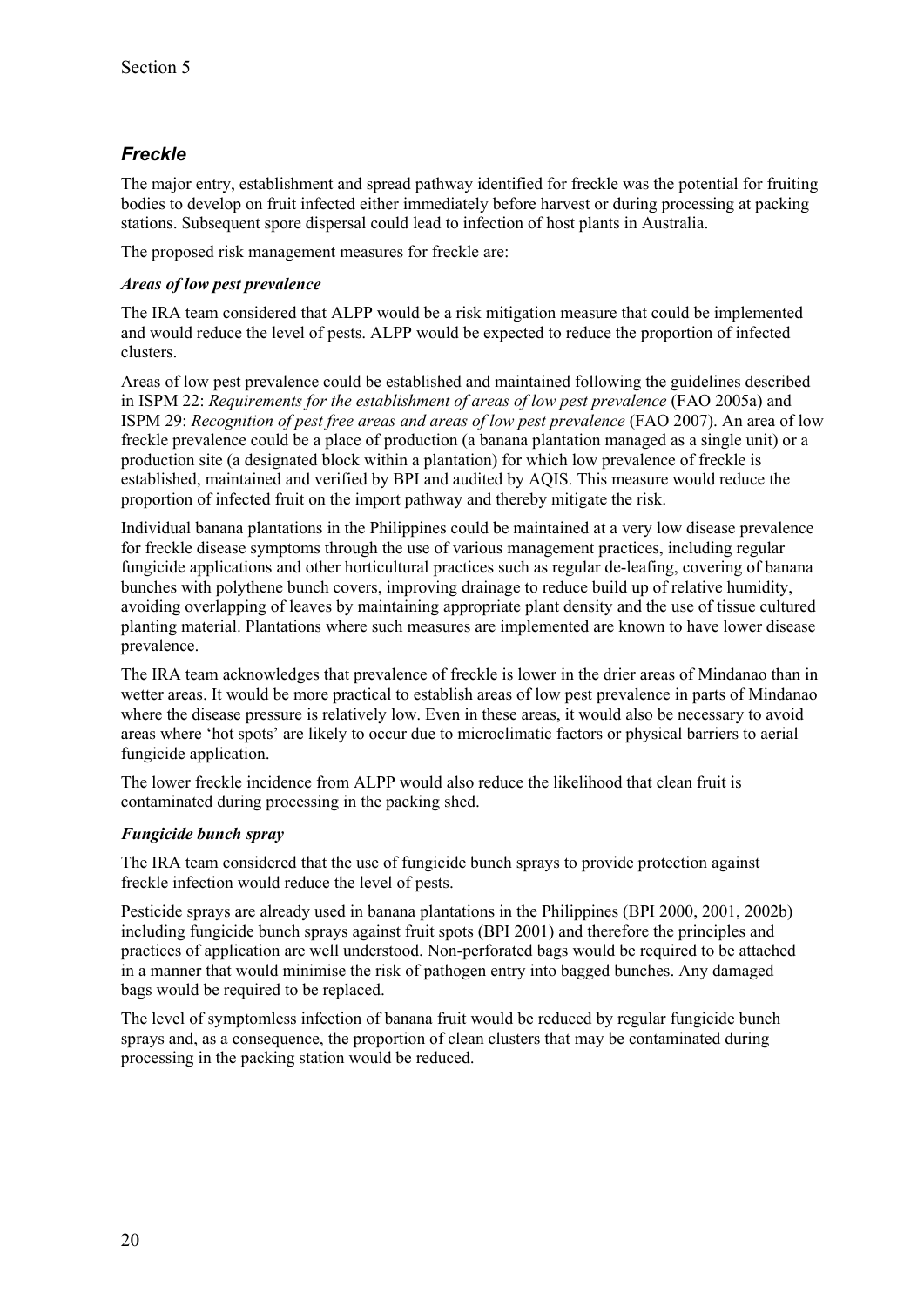### *Arthropod pests – armoured scales, mealybugs and spider mites*

The major entry, establishment and spread pathway identified for armoured scales, mealybugs and spider mites is the presence of various life stages of the insects, including adults, nymphs and eggs that are protected in spaces between the fingers of harvested banana fruit.

The proposed risk management measure for all arthropod pests is:

• Inspection of 600 clusters of fruit drawn randomly from each lot or consignment of fruit presented for export. If any quarantine arthropod pests are found, the lot or consignment will be immediately withdrawn from export or treated to kill the pests.

### **5.3.2 Pests – regional**

The pests of regional concern include arthropod pests (four species of armoured scales, one species of mealybug, one species of spider mite and two thrips species) that are absent from Western Australia. On-arrival inspections and corrective action will be performed by AQIS for regional quarantine pests only if consignments are first landed at an international port in that state.

### *Arthropod pests – armoured scales, mealybugs, spider mites and thrips*

The major entry, establishment and spread pathway identified for armoured scales, mealybugs, spider mites and thrips is the presence of various life stages of the insects, including adults, nymphs and eggs that are protected in spaces between the fingers of harvested banana fruit.

The proposed risk management measure for all arthropod pests is:

• Inspection of 600 clusters of fruit drawn randomly from each lot or consignment of fruit presented for export. If any of the quarantine arthropod pests are found, the lot or consignment will be immediately withdrawn from export. If the rejected lot is treated to kill the pests, a reinspection will be required.

### **5.3.3 Pre-clearance**

It is proposed at least for the initial trade, that the quarantine measures will be undertaken through a standard pre-clearance arrangement directly involving AQIS officers. The need for pre-clearance will be reassessed after experience has been gained following significant trade.

AQIS officers will be involved in these arrangements in the plantation inspections for Moko, black Sigatoka and freckle, and direct verification of procedures at packing stations and during fruit inspection. The involvement of AQIS officers in pre-clearance will also facilitate a rigorous audit of other arrangements, including registration procedures, standard commercial practice, traceability and arrangements for the secure handling of export fruit.

Under the pre-clearance arrangement, on-arrival procedures will involve verifying that the consignment received is the pre-cleared consignment and the consignment's integrity has been maintained.

### **5.3.4 Operational arrangements**

A range of operational arrangements for Philippine bananas entering Australia will supplement the specific risk management measures outlined above. The operational arrangements will ensure the risk management measures effectively mitigate the risks identified in the risk assessment. Part B of the report contains details of the operational arrangements.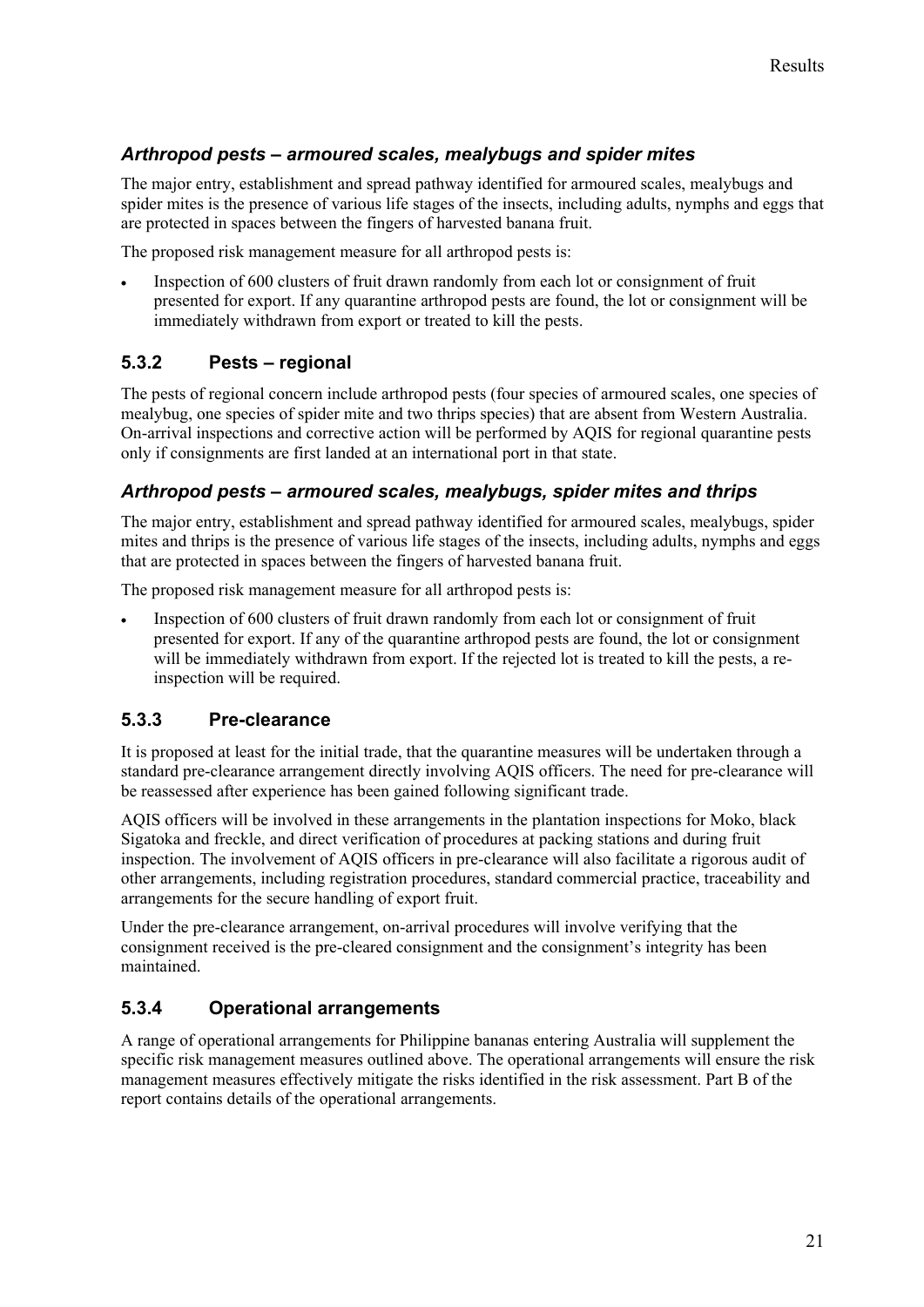A detailed operating manual and work plan will need to be developed to take account of the following issues:

- recognition of the competent authority
- registration of export plantations/blocks
- standard commercial agronomic practice
- inspection for Moko, black Sigatoka and freckle
- operational requirements for disease monitoring
- registration of packing stations
- disinfection treatment at packing stations and prevention of contamination after disinfection
- adequate labelling of lots
- freedom from trash
- prevention of contamination in storage, transport and handling
- phytosanitary inspection and certification
- notification of non-compliance
- import permits and notification of quarantine entry
- verification of documents on arrival in Australia
- audit arrangements
- review of import conditions.

As bananas have not previously been exported to Australia the Philippines banana production procedures and certification systems would be subject to a review by both AQIS and Biosecurity Australia, to ensure that the Philippines will meet Australia's requirements. This would include an onground assessment and an assessment of Philippine plant quarantine services.

Biosecurity Australia will perform the initial systems review of the country's plant quarantine services while AQIS will undertake the plantation and pack house inspections and preclearance inspections and would undertake subsequent audits of the Philippine plant quarantine service.

Fruit will be inspected in the Philippines by the Philippines Bureau of Plant Industry (BPI) before presentation to AQIS officers for pre-clearance inspection. BPI will be required to inspect a 3000 unit sample to ensure freedom from trash and other quarantine pests. Only lots found free of trash and other quarantine pests (through sampling) will be presented to AQIS officers for pre-clearance inspection. However, the detection of any quarantinable pests at on-arrival inspection will require the consignment to be treated, destroyed or re-exported under AQIS supervision.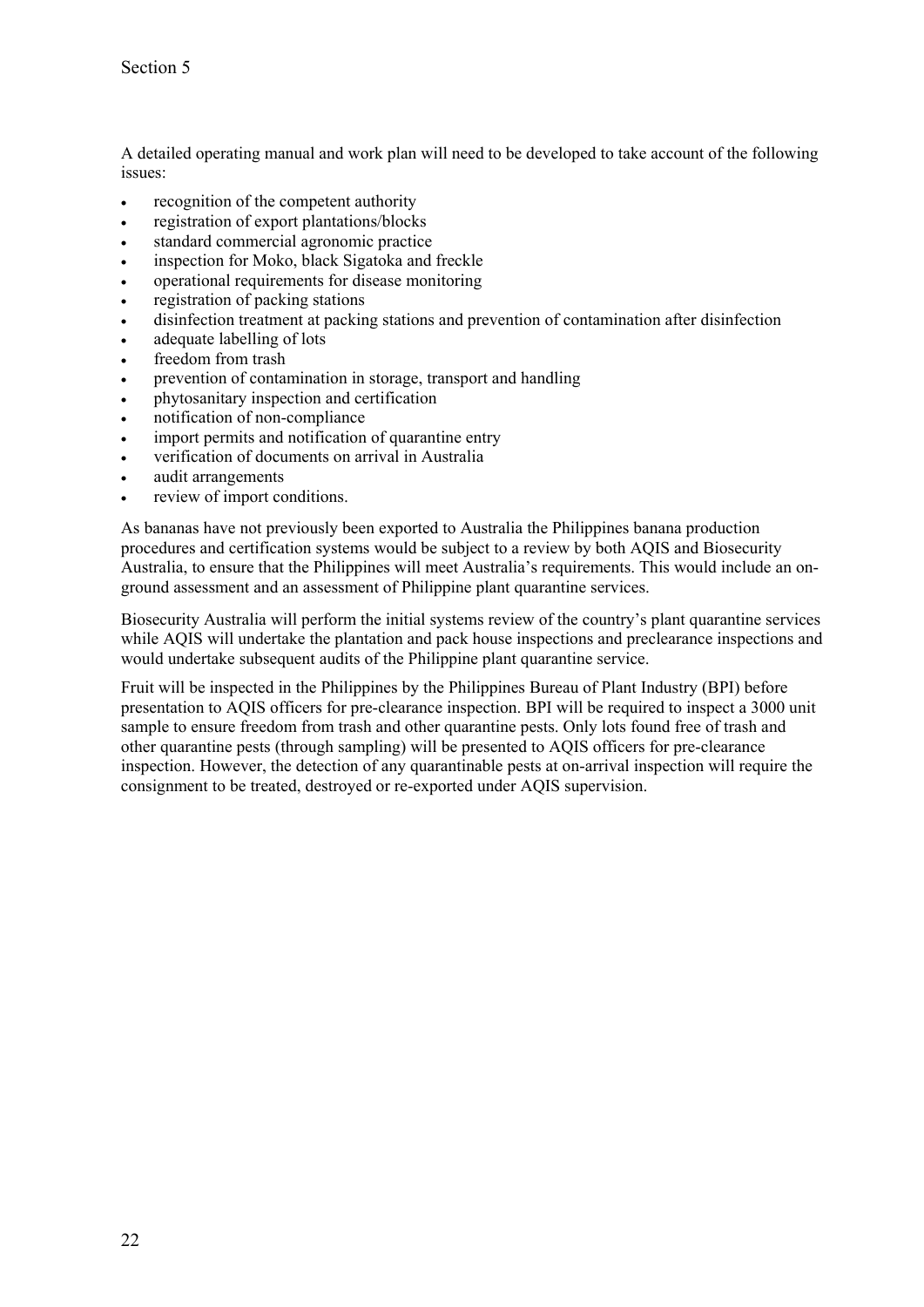# **6. Further steps in the IRA process**

The administrative process adopted requires the following steps to be undertaken:

- consideration of appeals, if any
- if there are no appeals, or the appeals are rejected, the recommended policy will be submitted to the Director of Animal and Plant Quarantine for a policy determination
- if an appeal is allowed, the IRA Appeal Panel may advise the Chief Executive of Biosecurity Australia on how to overcome the identified deficiencies. When the process is completed, the recommended policy will be submitted to the Director of Animal and Plant Quarantine for a determination
- notification to the proponent/applicant, registered stakeholders, and the WTO of the policy determination.

Stakeholders will be advised of any significant variations to this process.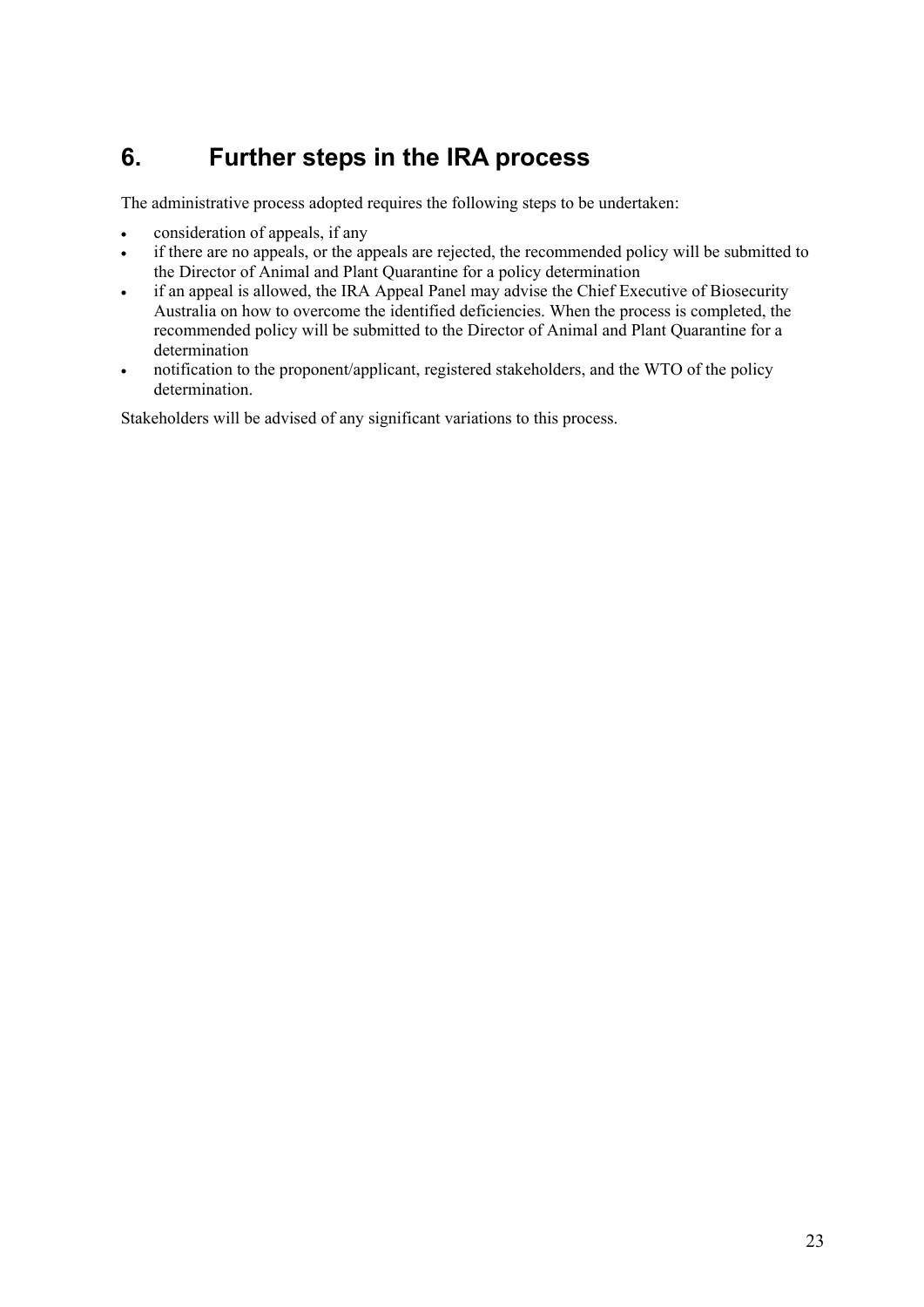Section 6